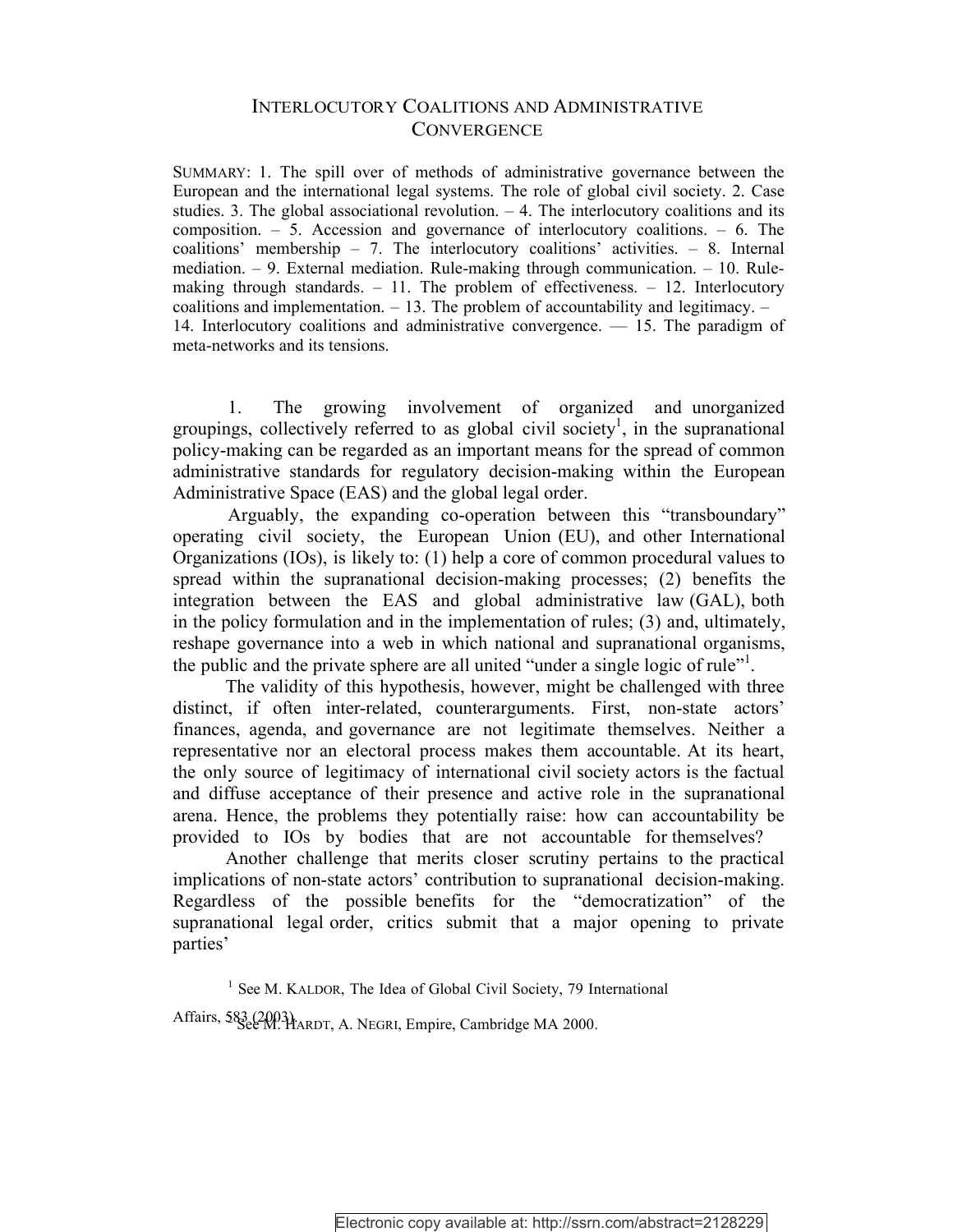interests may distort or delay the decisional workflow. The problem is not merely rhetorical. The massive and direct participation of stakeholders in decision-making processes held at the supranational level is perceived as counterproductive, rather than beneficial for the effectiveness of international decisionmaking. By contrast, it is argued that a smaller number of participants, working with no influence from the outside, could guarantee faster decisions and would therefore reduce the organizational expenses.

Third, and most significant, while theories on legal globalization have been successful in shedding light on the assumption that increased IOs' legitimacy would prelude to an engaged and committed global democratic public sphere, these theoretical accounts suffer from a lack of empirical evidence. Stakeholders are consulted by IOs both indirectly (through indirect representation of their interests) and directly (through procedural mechanisms resembling the typical structure of an administrative process of law). Yet, despite its far reaching implementation of participatory models, IOs remain loci where private interests receive poor or inadequate attention. The main weakness of indirect representation lies in the shift from the representative to the executive experience. The fact that supranational regulatory-makers are acknowledged a power of creativity in developing public policies and managing social conflict means that, in the face of changing circumstances, the results of consultation may not be fully transposed into the final decisions, or may not be correctly implemented. By contrast, procedural representation's drawbacks develop from scarcity in transparency and openness of IOs' decision-making processes.

The most direct consequence of these shortcomings is that while the efforts put by civil society representatives into increasing IOs' transparency and openness might well result in changes relevant to the legitimacy of specific decision-making processes (and perhaps even for the legitimacy of single IOs' regulatory frameworks) it might not be as significant for influencing the formation of a global system of governance in which principles and values of administrative fashion are shared. The suggestion that global civil society's active presence in the supranational legal space is fostering the harmonious growth of EAS and GAL may thus be clashed.

It is these controversies that this Chapter wishes to begin to probe. In order to understand whether, and to what extent the presence of civil society's actors in the supranational legal space brings the EAS and GAL closer, this Chapter organizes as follow. To begin with, a conceptual framework through which to identify and to analyze the phenomenon of civil society participation in the supranational decision-making is provided. Sequentially, focus is directed towards the contribution of civil society's networks to bolstering principles of administrative governance at the European and the global level. Building on such analysis the final part of this Chapter develops a theoretical framework for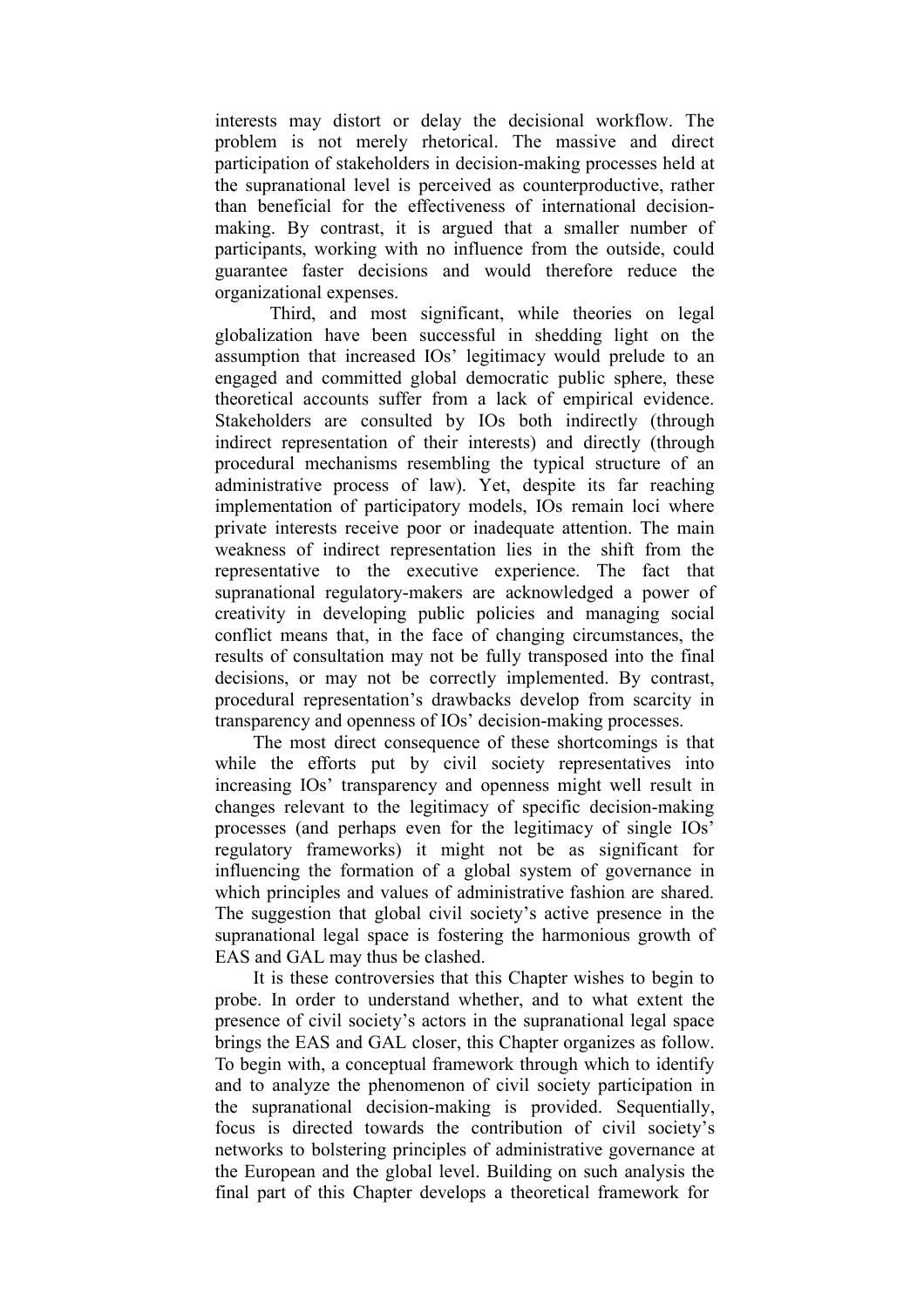reflections on the role of international civil society in shaping closer connections between the EAS and GAL. To conclude, this Chapter details the civil society's network potential to develop and enlarge in the future.

2. The arguments put forth in the previous pages will be illustrated by reference to selected case studies.

The first case is provided by the Pan-European ECO forum. The ECO forum coalition was originally established in concomitance to the 1993 "Environment for Europe" Ministerial Conference under the name of "Pan-European NGO Coalition". The coalition has coordinated civil society's participation and involvement in the political process set out in the final declaration of the Conference, also known as "EFE process", ever since. The current name was adopted in 1998, during the negotiations for the ratification of the Convention on Access to Information, Participation and Access to Justice, signed in Aarhus in 1998 (thereinafter, "the Aarhus Convention"). The government representatives decided that non-governmental interested parties should be given the opportunity to express their opinion and ideas. The invitation to participate in the negotiations was then extended to all the Non-governmental Organizations (NGOs) concerned with environmental issues. In order to be more influential, the NGOs that adhered to the invitation melted into the ECO Forum. At present, the ECO Forum is in charge of coordinating the civil society interests with the Meeting of the Parties (MOP) of the Aarhus Convention.

Second is the NGO Forum, an Asian-led network of civil society organizations whose mission is to enhance the capacity of civil society to negotiate with the Asian Development Bank (ADB). The objectives of the NGO Forum include the stimulation of public awareness; the development of a cohesive framework supported by other public interest groups to develop strategies on issues related to the ADB's activities; the influence on the ADB to adopt poverty reduction-focused and grassroots-based policies for sustainable development; and, finally, the assistance towards local communities through networks aimed at fighting for equitable, social, and environmental justice, democratic governance, and safeguards in the ADB's projects.

Third is the Consultative Platform, which collaborates with the European Food Safety Authority (EFSA). The Consultative Platform was established in 2004 by the EFSA Management Board (MB) pursuing Article 36 of the Regulation n. 178/2002, which disposes on the EFSA's duty to establish and to promote a network of organizations operating in the field of food security. The aim of such networking is to facilitate scientific cooperation, to exchange information, and to implement future projects. The Consultative Platform undertakes the main task of improving the relationships between interested parties and the EFSA.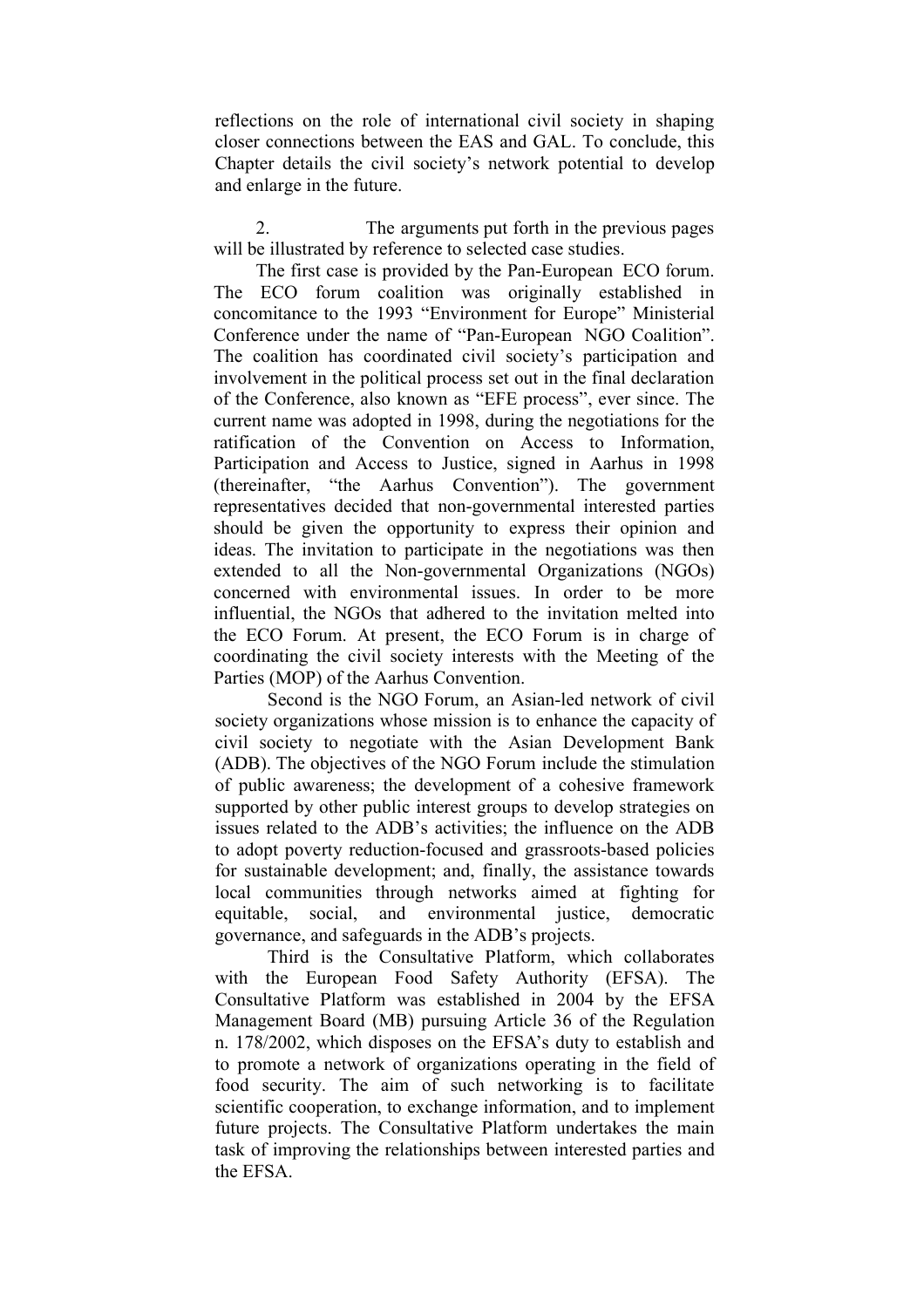Fourth is the Conference of International Non-Governmental Organisations (CINGO), which provides a venue where all the Non-governmental Organizations (NGOs) that have been awarded the participatory status by the Council of Europe (COE) can make their initiatives considered. The CINGO was created in 2005, and it is now recognized as an institution of the COE. In view of this, it constitutes a fundamental pillar in the COE "Quadrilogue" with the Committee of Ministers, the Parliamentary Assembly, and the Congress of Local and Regional Authorities. Among the tasks that are fulfilled by the CINGO, two deserve further attention. First, the CINGO ensures that the participatory status of single NGOs functions correctly. In so doing, the forum helps to affirm the political role of civil society at the COE. Second, and more relevantly, the CINGO decides on policy lines and defines and adopts action programs.

3. Today, non-state actors are increasingly operating on a European or worldwide rather than just a national stage. The most prominent role among the panoply of non-state actors operating at the international level is played by NGOs. Described as the tip of the iceberg of the international civil society<sup>1</sup>, NGOs have widely increased in number over the last thirty years. Accordingly, their leverage on the international stage has gained momentum, to the point that scholars make reference to it in terms of "global associational revolution"<sup>1</sup>.

Occasionally – but more relevantly for the purposes of this Chapter – NGOs and other non-state actors cooperate through networks constructed by reference to their common interests and needs.

Six chief factors drive the emergence of civil society networks. One factor is the expansion in the number of NGOs that not only are international by means but also are increasingly dealing with problems of global rather than just local dimensions, such as environmental protection, labour rights, women's rights, or human rights.

Another factor relates to the diffusion of technology, which has decreased the costs of trans-boundary communications, providing means for NGOs to communicate with greater frequency.

Third, globalization has brought dramatic increase in travel and transportation of goods and people around the globe. Many of the leaders of civil society movements have been educated abroad, and have gained work experience around the

3

See M. EDWARDS, NGO Rights and Responsibilities. London 2000, at 8.<br>See L. SALAMON, H. ANHEIER, The Emerging Non-Profit Sector, Manchester 1996. On the contribution of NGOs to the formation of the international legal order See M.E. KECK, K. SIKKINK, Activists Beyond Borders: Advocacy Networks in International Politics, New York 1998; R. KRUT, Globalization and Civil Society: NGO Influence in International Decision Making, Geneva 1997; D. HELD, Democracy and the Global Legal Order, Stanford 1995; M. SHAW, Global Society and International Relations, Cambridge 1995; H. ANHEIER et al., Global Civil Society 2001.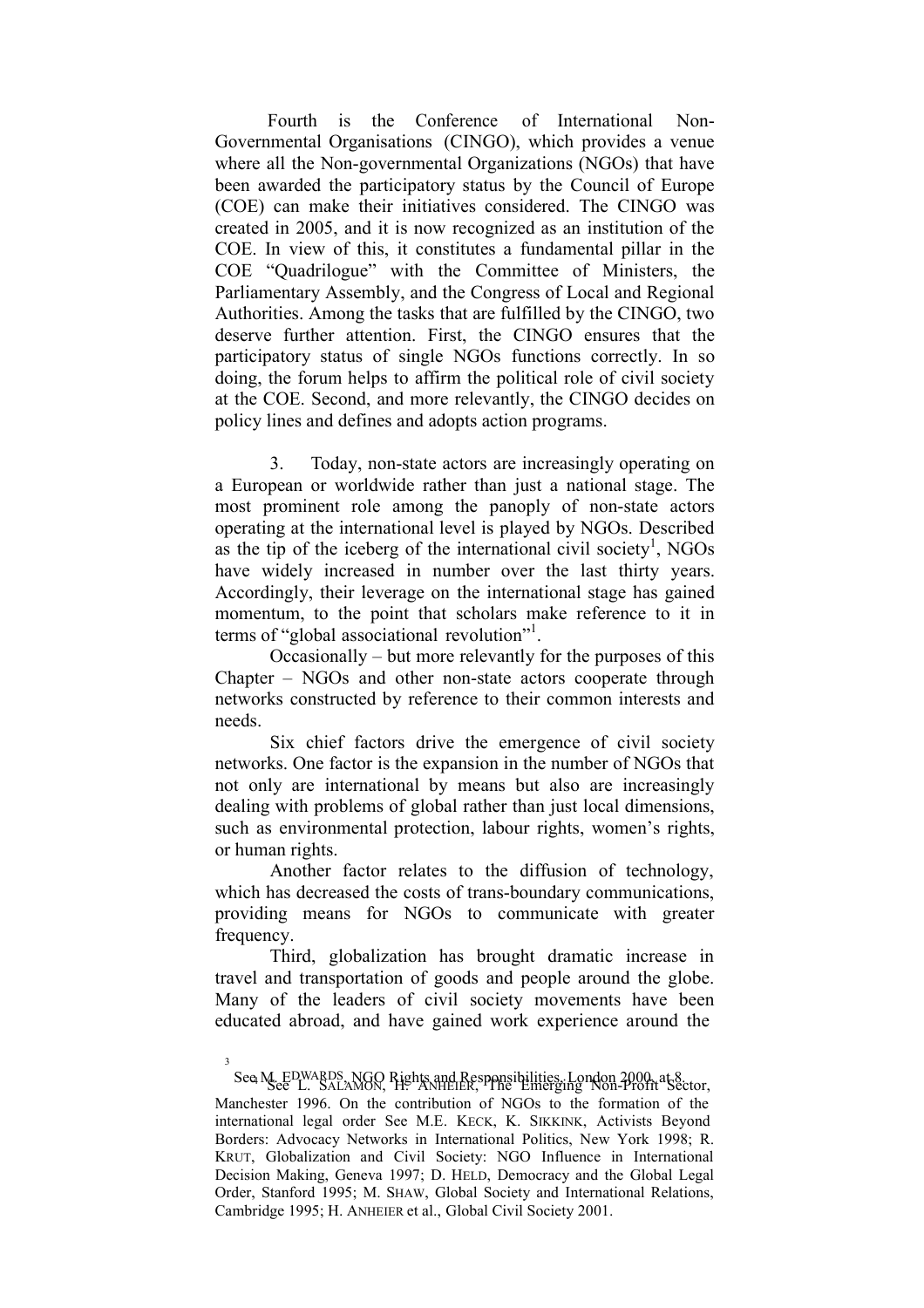world. Building from this background, their visions of advocacy and lobbying base on massive networking carried out on a global scale.

A fourth catalyst of a networked global civil society is higher education. The quantitative and qualitative growth of cross-border partnerships among public and private universities has become the epicentre of a vigorous scientific debate over globalization and civil society. Thousands of conferences, research projects, and teaching programmes gather an increasingly developed network of students and scholars from all over the world.

A fifth factor is related to economic reasons. The increased number and visibility at the international level of NGOs has augmented the accessibility to donations (both from the private and the public sector). This increased accessibility has not, however, been corresponded by a substantial growth in the amount of grants and donations available. On the contrary, it is well-acknowledged that chronic under-funding and understaffing affect many NGOs through their lifespan. Networking may be thus explained, on the plus side, in the light of the drive for growth embedded in NGOs' increased entrepreneurship and expanded operating expenditures or, on the minus side, as a pragmatic solution for NGOs to enhance their limited budget to effectively fulfil their social goals.

Sixth, and fundamentally, networks' membership generates substantial benefits. Firstly, by routinizing practices, interactions, and exchange among its participants, networks enhance the possibilities for them to engage in debate and negotiation with IOs. Secondly, they increase the opportunities to access relevant information, and to exchange expertise and best possible practices. Thirdly, networks offer to their members increased visibility to the outside world. Finally, networks enhance the credibility of their members through the adoption of formal procedures to select participants and to certify their accountability. For all these reasons, networks are increasingly considered ideal sites by NGOs and other non-state actors for developing large-scale strategies to stronger advocate their requests towards IOs.

The benefits are, however, mutual. Through the synergies with civil society networks, the IOs aim at, first, increasing their democratic legitimacy in the face of growing political challenges; second and equally important, IOs aim at adopting more appropriate regulations by relying on genuine grassroots support, and, third, they aim at being perceived as accountable in the development of laws and policies. As networks of civil society actors emerged from the fundamental needs of IOs to maximize their problem-solving capacity, a utilitarian stance may suggest that IOs find it easier to negotiate with a single network instead of managing multiple negotiations with a multitude of NGOs.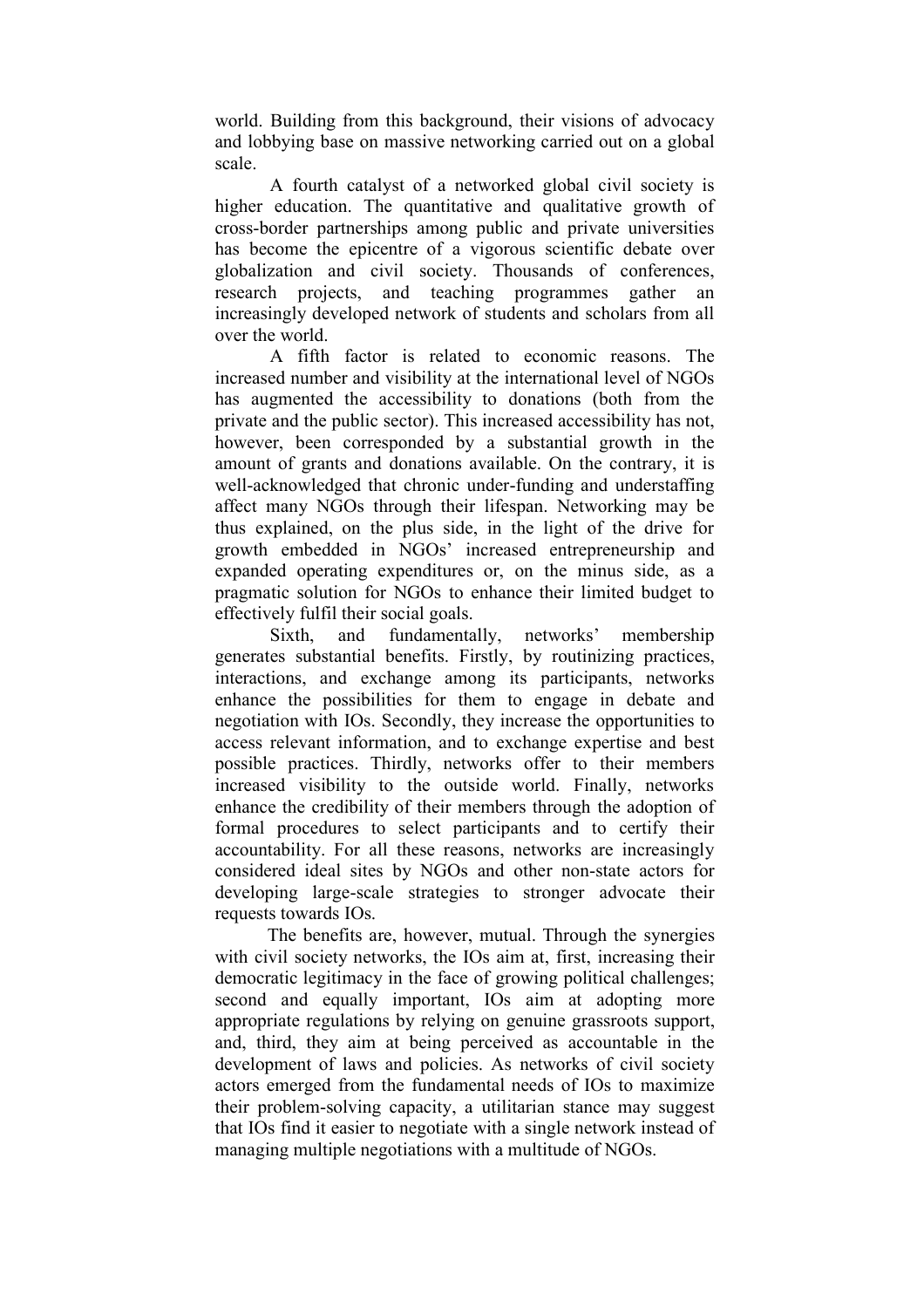4. Some of the more problematic aspects addressed in Paragraph 1 will be touched on later. For now, let us posit that ideal civil society networks operate at the supranational level and, for stylistic ease, let us refer to it as interlocutory coalitions<sup>1</sup>.

Let us begin with the composition. The interlocutory coalitions are prevalently composed of NGOs. Individuals are not admitted as members. In view of that, interlocutory coalitions may be differentiated from, first, the "social movements" theorized by Sydney Tarrow. Social movements are informal networks in which a more heterogeneous number of actors is involved, ranging from individuals, groups of people who act together to achieve specific goals, and only to a minor extent, NGOs.

A second critical distinction has to be made between interlocutory coalitions and trans-governmental committees. The latter are in fact entirely composed of national civil servants. The European comitology committees offer the earliest and most developed example of trans-governmental committees.

A technical and a political component are present in each coalition. The technical component may include scientists, academics, jurists, economists, or more generally experts in specific matters. This "epistemic community" provides a source of technical expertise and knowledge to the decisional workflow of the IOs with whom the coalitions cooperate.

5. Second, and decisively, support to the interlocutory coalitions' activities is provided on a voluntary basis. Its participants are in fact autonomous NGOs and/or other non-state actors which share a common purpose or a common set of values.

Of course also interlocutory coalitions are devoted to legal arrangements (and it will be discussed some in this Paragraph) and use it to regulate their connections. Yet reasons motivating the presence of such legal constrictions do not draw from the necessity of the coalitions' members to be accredited a status of formal legality, or at least not exclusively. While in fact minor NGOs might have an interest to this extent, bigger NGOs already operate on a legal status due to the accreditation by the IOs. It might be then argued that moving into a coalition denotes a joint undertaking in pursuit of a common substantive objective.

Agreements governing coalitions might have a variety of degrees in depths, from codes of conduct to more nuanced

 $5$  The terms network and networking have been already, and widely, used in a variety of disciplines, ranging from political, social, and legal studies. See, for instance, H. COMPSTON, Policy Networks and Policy Change: Putting Policy Network Theory to the Test, London 2009; T. BORZEL, Organizing Babylon – On the Different Conceptions of Policy Networks, 76 Public Administration, 253 (1998); K.G. PROVAN, H.B. MILWARD, Do Networks Really Work? A Framework For Evaluating Public-Sector Organizational Networks, 61 Public Administration Review, 4 (2001); A. AVIRAM, Regulation by Networks, Brigham Young University Law Review, 1179 (2003); C. HECKSCHER, Organizations, Movements, and Networks, 50 New York Law School Law Review, 313 (2005-2006).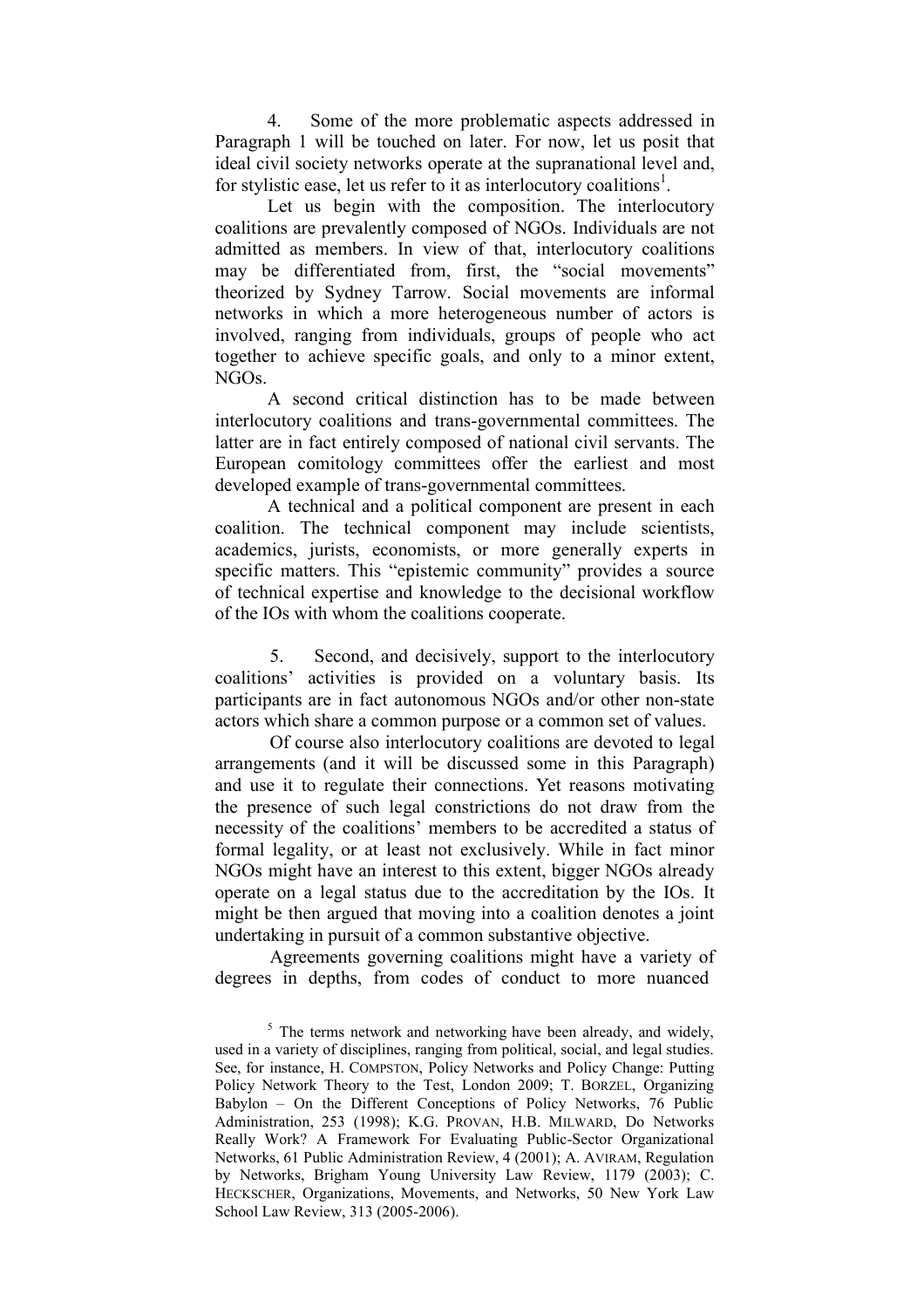agreements, but usually come in two broad generic types. Agreements of type "A" contain detailed rules and procedures on coalitions' activities and generally adopt collegial methods of decision-making to coordinate its members. The best known examples coming under this heading are the Consultative Platform and the CINGO. Both these coalitions regulate its overall institutional relations, discipline internal affairs, and provide rules for the formation of its policies with a composite set of by-rules and terms of reference.

Agreements of type "B" are relatively vague and open-ended agreements designed primarily to create a framework for cooperation among NGOs with mutual interests and goals. The Pan-European ECO Forum and the NGO Forum's Agreements fall within this second category. It is, however, possible that agreements of type B develop more detailed rules to govern the relations among its members. Reasons for bolstering formalization on the part of NGOs generally follows increased interaction and mutual confidence among members, and is aimed at increasing the political resonance of their activity.

6. Third, the membership of interlocutory coalitions is not exclusive. The participating NGOs are allowed to conduct their own programs and activities as well as to join other networks. It might be useful, however, to draw a line between the juridical status of single participating NGOs and the interlocutory coalition's juridical status. Broadly speaking, both NGOs and interlocutory coalitions do not have international legal personality. Yet, while the former are governed by the laws of the State in which they are incorporated, the latter are not subjected to national laws but rather gain indirect international legal recognition from their cooperation with IOs.

From the distinction between the legal personality of single NGOs and interlocutory coalitions two corollaries stand out conceptually. First, to be discussed below, to the extent of which the participating NGOs operate on a partnership basis with the coalition – and thus become an integral part of it – they temporarily abdicate their autonomy. This explains why interlocutory coalitions often dispose of a secretariat and a lead organization, which provide coordination to the network; and, also, it explains why initiatives and strategies taken by the coalitions are attributed solely to the coalitions' – and not to their members' – responsibility. Nonetheless, an empirical perspective may suggest that through the membership to a coalition, single NGOs receive indirect international legal recognition as participants in international law-making.

The discourse on membership is also useful to distinguish the interlocutory coalitions from the global networks, the transnational issue networks, and the parallel summits.

Global networks generally define an informal web of different civil society actors (such as, for instance, grass-roots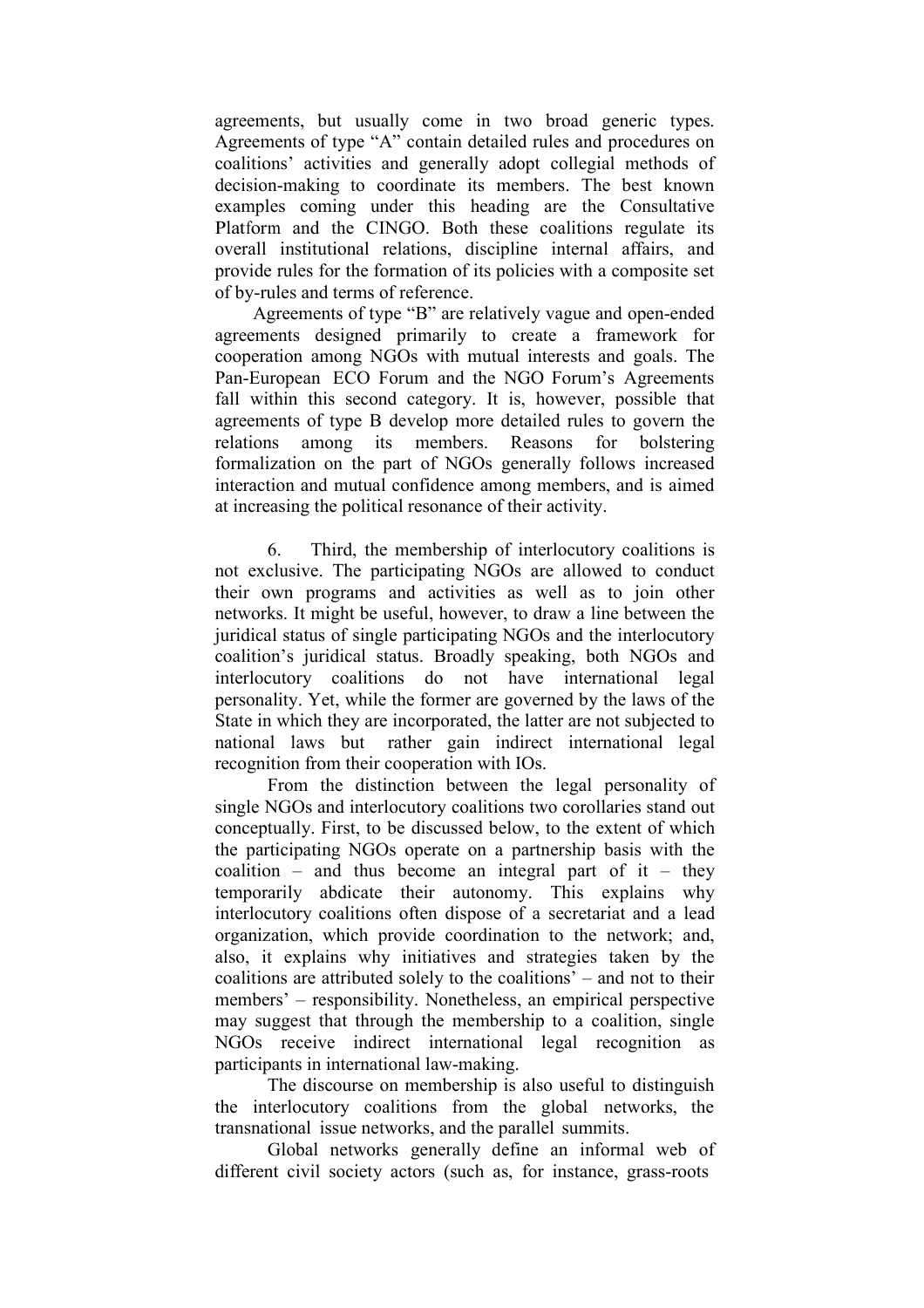groups, or social movements). But also, and primarily, they identify a geographical rather than a conceptual identity.

Transnational issue networks are gatherings of actors who are bound together by a core of shared values and work together on issues of international relevance exchanging information and services. Not only, however, do these networks lack a defined structure to coordinate accession and membership, but also their existence is in place as long as the issue they aim at opposing subsists.

Finally, parallel summits are events held contextually to inter-governmental summits, the scope of the former being to challenge the legitimacy of the latter. Therefore, parallel summits have a narrower conceptual identity with respect to the interlocutory coalitions, since their activity is hinged on the topic(s) of the official summits<sup>1</sup>.

7. Finally, the activities in which the interlocutory coalitions' are involved are wide in number and vary in scopes, ranging from political lobbying, public mobilization, campaigning around particular issues, as well as monitoring the compliance with international treaties, and managing conflict-resolution activities. In broad terms, however, it might be assumed that each coalition undertakes three main tasks. Indeed, these tasks are not mutually exclusive. As a matter of fact, many of the case studies addressed in this Chapter reveal interlocutory coalitions performing a number of these activities simultaneously.

At its heart, the interlocutory coalitions mediate. This allencompassing definition includes both the discussion of the diverging positions carried out by the coalitions' participants and the promotion of policy alternatives to supranational decisionmakers. In an early stage, the coalitions mediate "internally" between the diverging stakeholders' interests; later, they mediate between these interests and the IOs' representatives.

Second, and more specifically, interlocutory coalitions may have "rule-making" powers. Of course, if by rule-making we mean the process that brings to the promulgation of norms and regulations we would conclude that interlocutory coalitions do not qualify. Their non-governmental nature would not permit these consortia to perform genuine rule-making activities. Be that as it may, the definition of rule-making appears nevertheless as the most appropriate to describe coalitions' advocacy towards IOs because the constant lobbying pursued by the interlocutory coalitions into IOs' official negotiations and into the other phases of the policy cycle has often resulted in influencing IOs policies and shaping IOs strategic directions.

Third, interlocutory coalitions may have enforcement powers. They may monitor the compliance of specific norms and rules, they may evaluate the degree to which these rules are

<sup>&</sup>lt;sup>6</sup> For a number of perspectives on this subject See M. PIANTA, Parallel Summits of Global Civil Society, in H. ANHEIER, M. GLASIUS, M. KALDOR, (eds.) Global Civil Society, London 2001.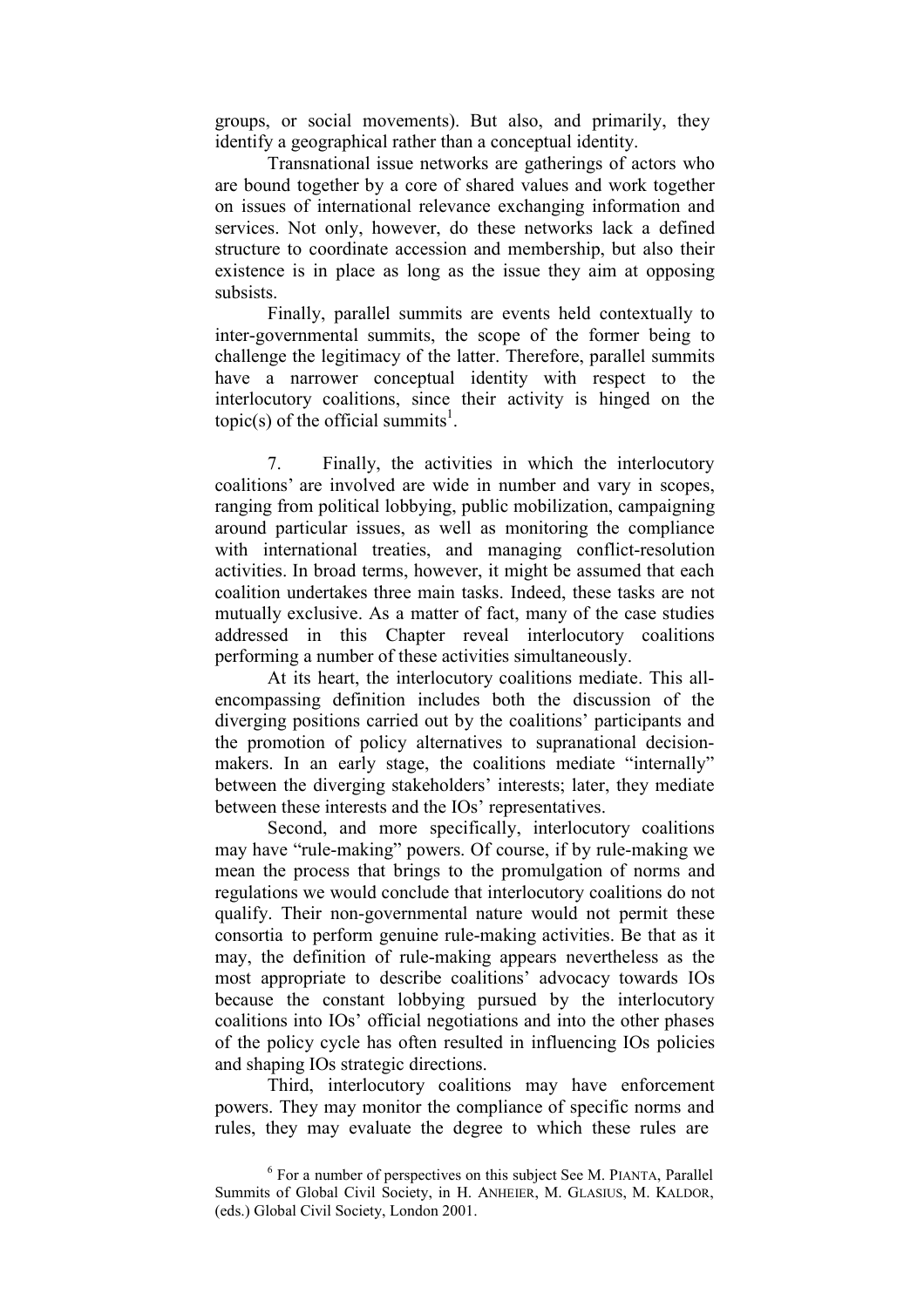achieved in fact, and they may report the possible breaches of these rules to the competent bodies.

8. Having settled on a working definition of the interlocutory coalitions, the following Paragraphs will illustrate the coalitions' activities in more specific details, beginning with the description of the elaboration of common strategies, then moving on to the analysis of the rule-making activities, and concluding with the examination of the enforcement and implementation functions. Along with the analysis of these tasks, the benefits for the IOs that collaborate with the coalitions will be discussed.

The first and main function of any interlocutory coalition, as we shall see presently, consists of mediation. This is conceived as a multi-level and multi-directional activity, which not only involves the bargaining between the positions of participants (internal mediation), but also encompasses negotiations with governmental representatives and, in a latter stage, implementation (external mediation).

Thus understood, both internal and external forms of mediation are crucial to the coalitions' existence. The adoption of uniform approaches to specific matters defines the first key-step in the process of advocacy. Uniformity is achieved through isolating and distinguishing particular constituencies and then promoting among them an aspiration for convergence. Once a uniform strategy has been established, external mediation with IOs, governments and the domestic and international judiciary translates this strategy into concrete means. It is however important to observe that, albeit internal mediation is crucial to the effectiveness of a coalition, the coalitions' efforts to attain genuine reach become visible to the international community only through the activities clumped under the umbrella of external mediation.

Based on the current empirical observations, the cases of the Pan-European ECO Forum and the Consultative Platform have been selected to illustrate internal mediation in interlocutory coalitions. In the Pan-European ECO Forum, accession and membership are subjected to simplified and informal procedures. In contrast to the Pan-European ECO Forum, the Consultative Platform adopts a more formalized system of rules, which affects – inter alia – the mediation among its members.

Every NGO which operates within the United Nations Economic Commission for Europe (UNECE) region, and shares the goal of promoting sustainable development, is a potential eligible member in the ECO forum. Acceptance of the coalition's agreement is also requested. Membership can be applied for by a simple letter to the Secretariat of the coalition or by registration for the Plenary. Accordingly, membership can be cancelled by a letter without need to indicate reasons.

Obviously, while facilitating conditions to access the coalition encourage a large participation, they also bring into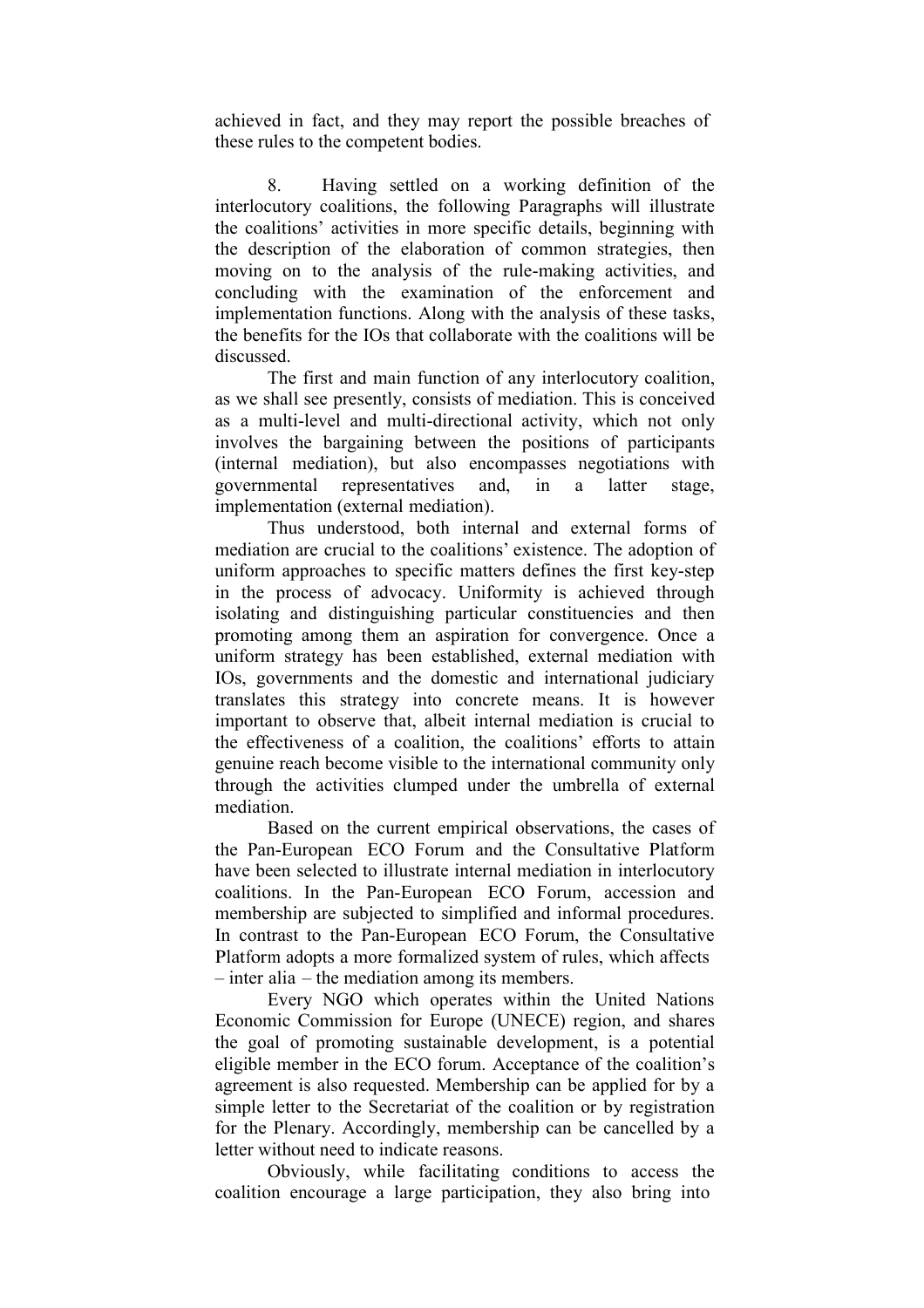existence the necessity to mediate in a fast and efficacious way among the diverging positions of its members, and thus to avoid the coalition's inactivity. To prevent this risk, the ECO Forum employs two correctives.

The first corrective relies on the organization of the Forum. The coalition is structured hierarchically, with the Plenary on the top of the structure, the Coordination Board and the Secretariat at the centre, and a number of Issue Groups and Focal Points situated at the periphery. The Plenary makes common policy statements and defines the strategies of the Forum. Yet, the content of such statements and strategies results in a multi-level process of bargaining between the members held during the working sessions of the Issue Groups. These are subject-related coalitions (also termed "content coalitions") appointed by the Plenary and subjected to the duty to report to it. The process of bargaining is completed by the presence of the Focal Points, whose main task is to guarantee the coordination between the members of specific UNECE regions, its key-issues, and the Forum itself. Informal coordination between the Focal Points and the Issue Groups is organized on a daily basis. A more formal coordination is guaranteed by the Coordination Board, which is composed of the representatives of the two organs.

The second corrective to avoid the inactivity of the coalition, given the considerable diversity among the members NGOs, entails the rules governing the voting within each organ. Each member gets one vote. The Plenary takes decisions by consensus. When consensus cannot be reached, the rule of majority applies and decisions are taken by the 2/3 of the participating members. All the other bodies decide by consensus.

As the ECO Forum example suggests, the combination between a multi-level bargaining system and consensus rules may be used to overcome competing visions – a by-product of interest heterogeneity – and to foster compromises. Yet, by leaving the application and enforcement of a strategy entirely to the members' willingness may be risky. This is true especially when highly political problems come into discussion. It is for this reason that in other coalitions more formalized agreements are adopted. Consider the case of the Consultative Platform. According to the terms of reference of this coalition, NGOs, stakeholders' organizations representing consumers, and food operators active in the food chain are all admitted to join the coalition<sup>1</sup>. Accession, however, is precluded to organizations which do not comply with geographical, functional, and practical conditions. More specifically, the accessing organizations are requested to set their activity on the European level; they are requested to be competent in the areas of work of the EFSA; they also have to be in frequent contact with the EFSA.

 $7$  See MB 12/09/2006, No. 6. See also H.C.H. HOFMANN, A. TURK, The Development of Integrated Administration in the EU and its Consequences, 13 European Law Journal, 253 (2007), at 260.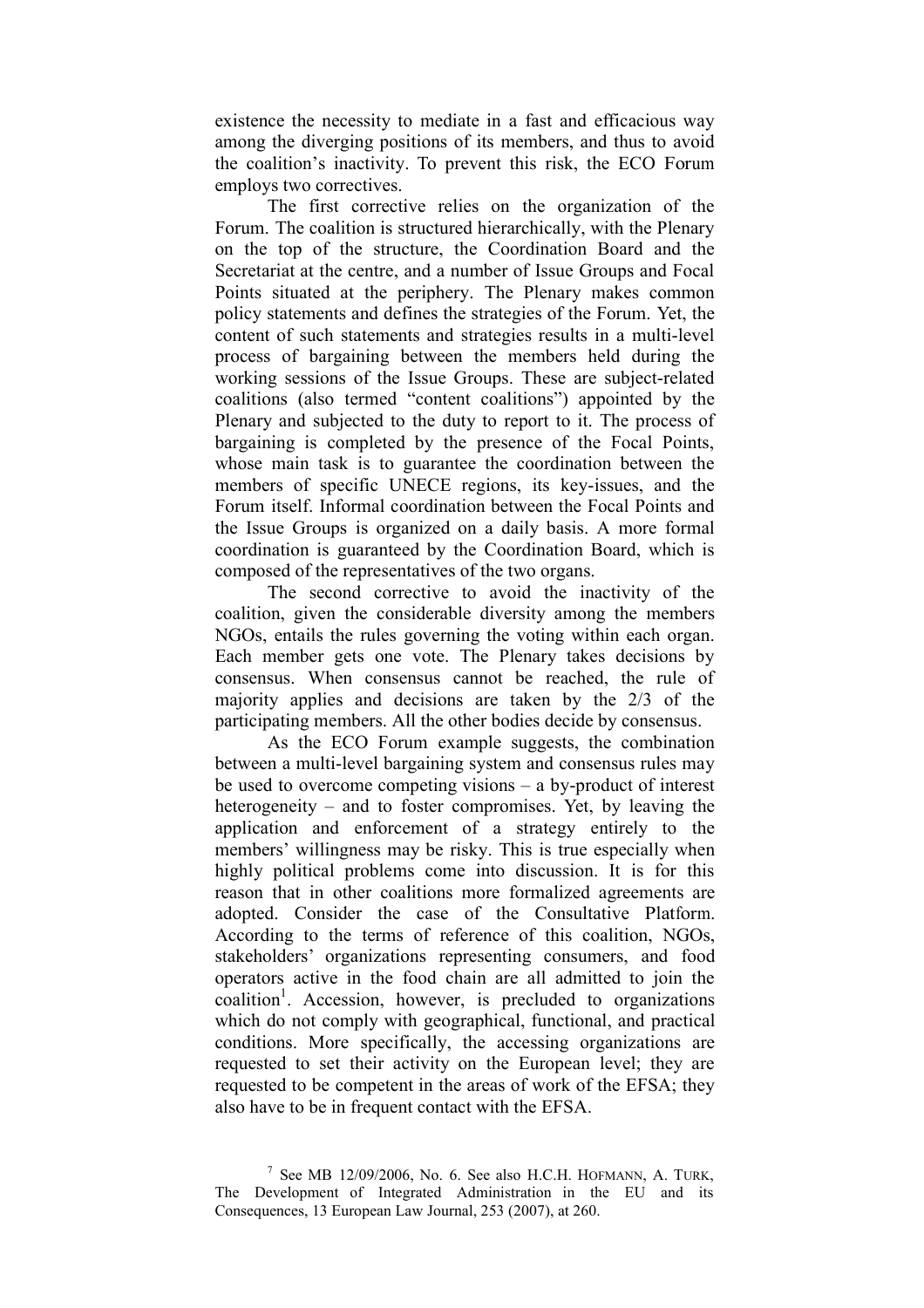To complement the conditions to access the coalition, the terms of reference introduce two additional criteria. First, members of the MB, the Advisory Forum, the Scientific Committee, and the various Panels of experts of the EFSA participate in the meetings of the Platform. They do not, however, take active part in internal mediation. Their role is aimed solely at ensuring a proper exchange of information among participants, and at providing administrative support to the coalition. In order to coordinate the discussion, the Platform also designates a Chair and two Vice-chairs from among its members. Second, detailed rules discipline the maximum number of participants to the coalition (never more than 30), the frequency of the Platform's meetings (twice a year), and locations (preferably in Parma).

Differently from the case of the Pan-European ECO Forum, the example of the Consultative Platform suggests that a higher degree of formalization may be used to the scope of facilitating the coalitions' effectiveness and to avoid its inactivity. This option, however, has its shortcomings from a democracytheory perspective. Arguably, the stricter the conditions to access the coalition, the lesser are civil society actors which fulfil these criteria. Needless to say, a narrow number of participants may influence the coalitions' specific weight on the international level and thus undermine its chances to obtain successful outcomes. This explains why, in the case of the Consultative Platform, associated (or not permanent) members are admitted to join the coalition.

9. Once a strategy is settled, an official position is agreed upon, or the contours of an action are defined, the activity of interlocutory coalitions develops into external mediation. This includes, first and foremost, negotiations between the coalition and the IO. It also includes implementation and conflictresolution.

When talking about rule-making activities of interlocutory coalitions, one can draw a distinction between two main functions. The first and more general activity reflects the extent to which information and knowledge are fed in the decision-making processes. This Chapter posits that information and knowledge are two mutually reinforcing dimensions of communication which cannot be understood in isolation from one another. Information consists of sharing facts and data among the participants of a coalition, and eventually towards the outside of it. Knowledge is actually created out of information and overlaps with the usage of reasons to induce or move someone to believe something or perform some action. Thus, in knowledge not only facts, but also experiences, technical expertise and values are shared<sup>1</sup>.

<sup>&</sup>lt;sup>8</sup> See V. ALLEE, The Future of Knowledge: Increasing Prosperity through Value Networks, Boston 2003. See also J.L. MARTINEZ, Communication Conflicts in NGO: A Theoretical Approach, Instituto de Empresa Working Paper n. WP 2/02, 2002, available at www.ie.edu.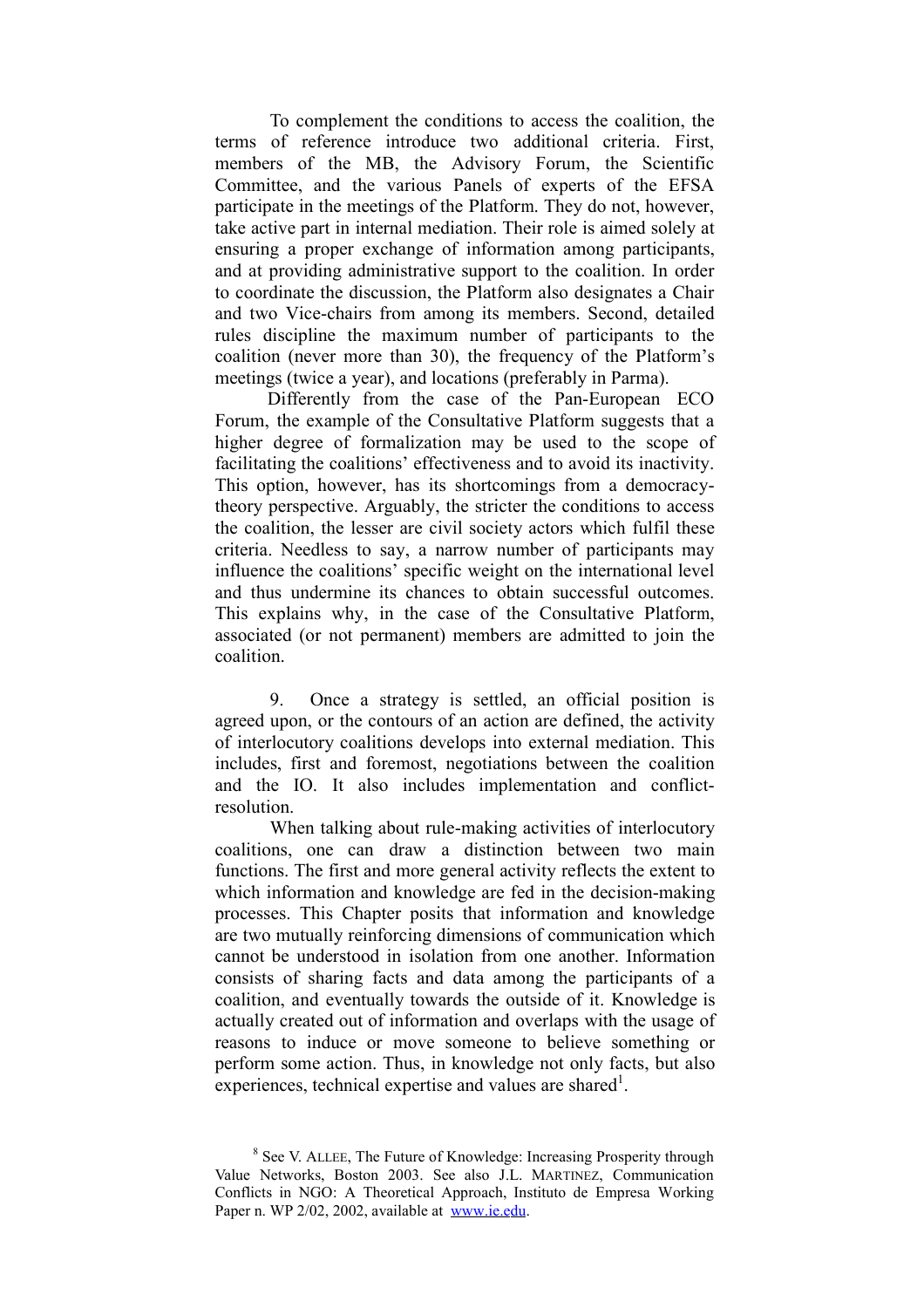Information and knowledge may be indeed regarded as forms of rule-making. As observed by the German Constitutional Court in the 1994 International Military Operations Case, concerning the right to participation of the Federal Bundestag in decisions on the deployment of German armed forces within the framework of operations undertaken by the North Atlantic Treaty Organization and the Western European Union for the implementation of the United Nations Security Council resolutions, changes in the contents of an international treaty might be well brought about by interpretation (rather then by a formal amendment) of an existing international treaty. This is exactly what happens when information and knowledge are spread through the activity of interlocutory coalitions. Its active presence does not necessarily support radical changes. It rather develops moderate modifications through interpretation of administrative principles of law.

Interlocutory coalitions, for instance, may present written statements during sessions or meetings in order to influence officials and governmental representatives, and to reduce the abstractness of IOs' officials questioning towards governmental representatives. Information can be fed to decision-making procedures also in a more proactive way, as in the case of agenda setting. This activity consists of raising points to be discussed and analyzed during the meetings with IOs' bureaucrats. Coalitions are particularly interested in influencing the IOs' travaux préparatoires through pursuing the agenda-setting function because, first, it is during this phase that the founding principles for the final documents are usually agreed upon. Moreover, through agenda-setting, coalitions can contribute to the development of new guiding principles from the IO with whom they cooperate.

Take the NGO Forum. This is actively involved in the annual meeting of the ADB's Board of Governors, during which decisions are made to set the ADB's policies and programs. In 2008, for instance, the coalition insisted upon the substantial revision of the ADB's policies on the environment, involuntary resettlement and indigenous peoples.

10. Alternatively, coalitions may influence the behaviours of IOs by formulating and spreading rules autonomously. Although this is not a general condition – coalitions' activity, practically speaking, may not result in any specific outcomes or forms of legal regulation – when it is encountered it may be well considered as the second and more genuine rule-making function.

The most relevant example of this kind is provided by the standards-setting activity. These consist of a wide array of nonbinding sources of law, including principles (general statements that allow a great flexibility in their interpretation and implementation), recommendations, official reports, codes of conduct, declarations of intents, and finally methodologies and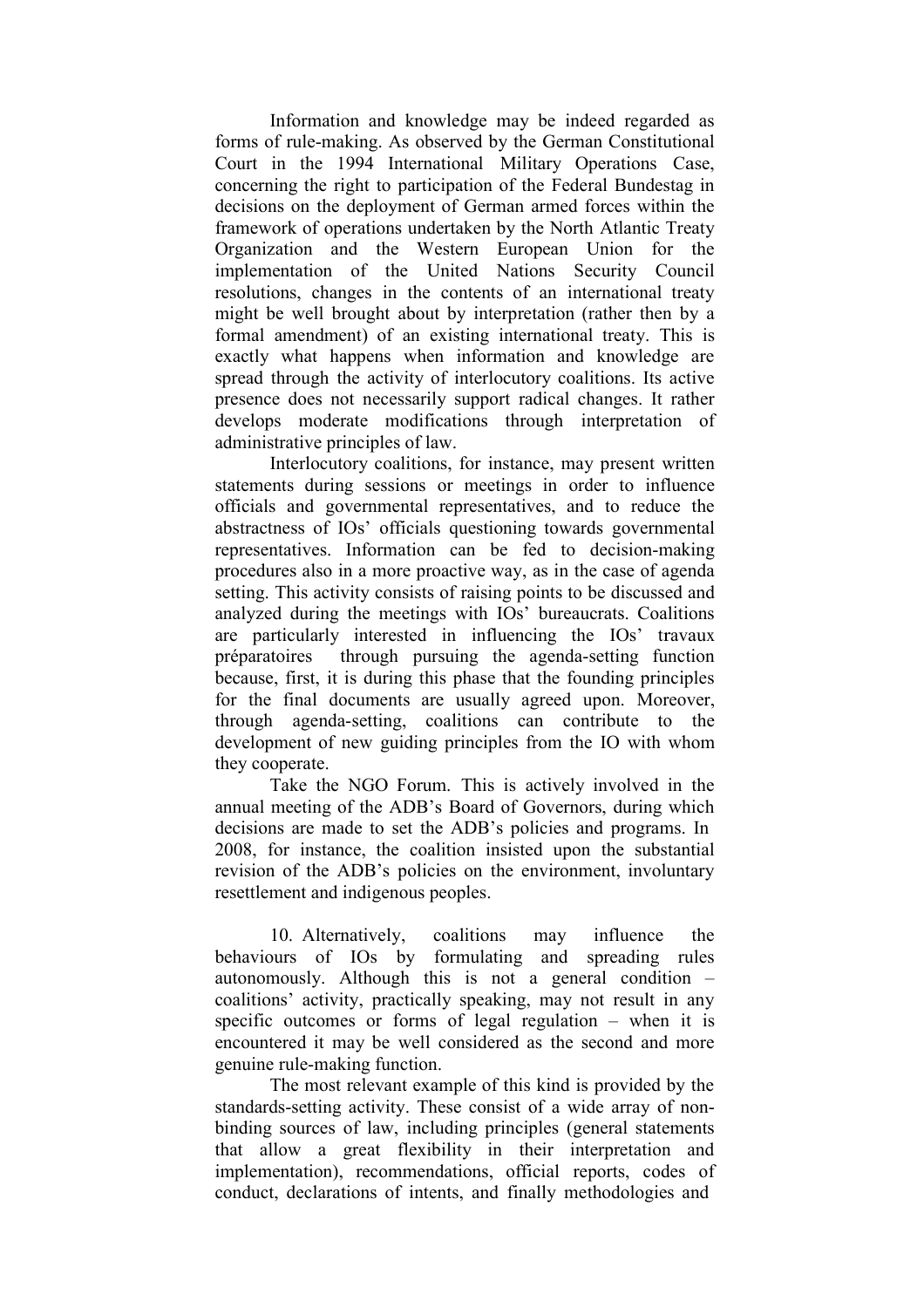guidelines, which provide detailed guidance on requirements to be met for its implementation. The importance of such standards at the supranational level is great. By developing and publicizing such standards, interlocutory coalitions seek to: (1) make them more widespread and influential, in order to let them acquire a sort of soft-law value which could eventually bind upon  $\mathrm{IOs}^1$ ; (2) and, indeed, aim at increasing their leverage at the international level.

To portray the dynamics of autonomous formulation of standards and rules by interlocutory coalitions fully, the case of the CINGO can be considered. One of the main instruments used by the CINGO consists of official recommendations. These are documents following an official decision from one of the COE's institutions in which the CINGO expresses its position and recommends further actions to be taken by the Committee of Ministers. The most recent proposals include suggestions to introduce formal time-limits for decision-making by competent authorities, greater transparency and reasoning in decisionmaking, and also address general issues such as human rights' protection.

A fundamental point to emphasize is that even in the circumstances when interlocutory coalitions' standards are not intended to directly constrain the behaviour of the underlying IOs, they may be nonetheless directed to the borrowers of these institutions, who are demanded to take them into account during the implementation of the projects. Such prescriptions are designed to increase fairness, responsiveness, and efficiency in national governments. This is the case, for instance, of the NGO Forum, who works in close contact with the governments of the Asian and Pacific areas. By developing uniform standards towards' ADB's borrowers, the NGO Forum aims at strengthening the existing standards and increasing its influence.

11. The contemplation of the above examples prompts me to reflect upon the fact that formal and informal ways of interaction between interlocutory coalitions and IOs are likely to guarantee a better balance between diverging civil society's and governmental interests at the supranational level as well as to improve the quality of IOs' policy-making. Yet, the finding that a closer number of participants in IOs' decision-making processes would guarantee faster and less expensive decisions have led some observers to express concerns on the active involvement of civil society groups in IOs' decision-making. Critics argue that a greater use of human resources would diminish the feasibility of rapid substantive results, and because of the longer time schedule

<sup>&</sup>lt;sup>9</sup> See generally D. SHELTON (ed.), Commitment and Compliance: The Role of Non-Binding Norms in the International Legal System, Oxford 2000. On the relation between networks of NGOs and the formation of international standards See D.B. HUNTER, Civil Society Networks and the Development of Environmental Standards at International Institutions, 8 Chicago Journal of International Law, 437 (2007-2008).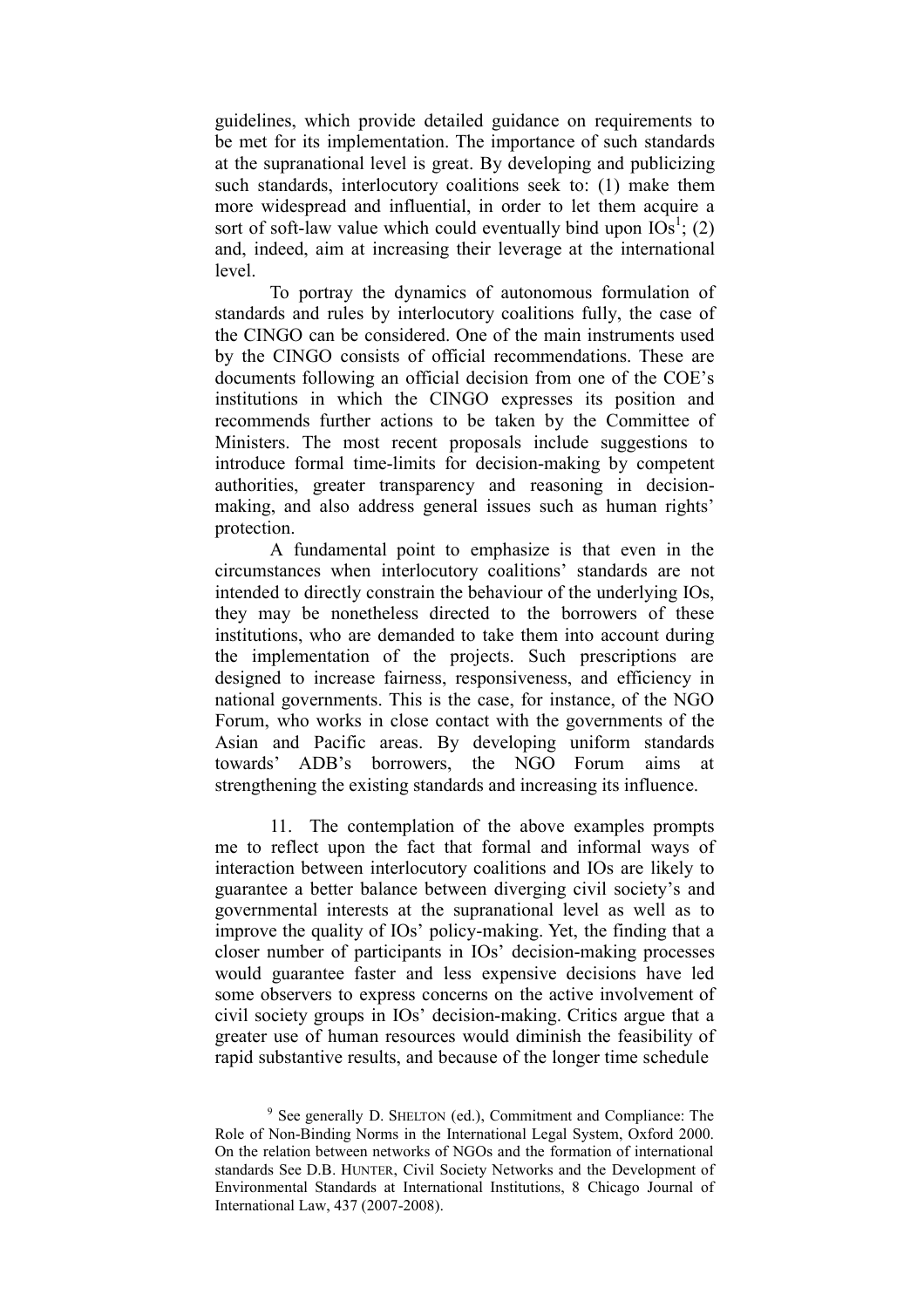needed to process the amount of information provided by a large number of participants, would increment the overall costs of decision-making processes. Linked to this problem is a second area of concern. Studies on civil society's participation in international policy-making have pointed out the difficulties for smaller NGOs to keep the pace with the huge number of meetings that inevitably characterize dealings in the international community. While the limited finances and staff resources of small NGOs would substantially reduce their influence on the negotiating processes, the organizational costs of these processes would be nonetheless increased, and the time-schedule would be extended as well<sup>1</sup>.

In sum, the core of the above critiques is to suggest that inclusiveness is more a theoretical concept than a realistic one. The participation of civil society's groups to IO's policy-making should therefore be constrained by more formal rules, and circumscribed to few selected NGOs.

This Chapter does not engage this claim directly. It only argues that formalized networks of NGOs, such as the interlocutory coalitions, may offer a viable solution to the issue of the effectiveness as well as to the issues related to smaller NGOs dealing with IOs. As for the latter concern, the benefits that interlocutory coalitions provide to their members and IOs have already been discussed. Smaller NGOs which comply with the criteria for accession to the coalitions gain the financial and administrative support of a stronger organization. On the part of the IOs, dealing with a single coalition facilitates rapidity and reduces costs in decision-making processes. With more specific regard to the concern on effectiveness, one could allege that the agreements governing the interlocutory coalitions, both of type A and B, often contain provisions specifically designed to avoid such issues. In coalitions governed by agreements of type A, the conditions for the accession to the network and for participating to the organization of its activities are aimed – inter alia – at favouring an effective dialogue with IOs' representatives.

The CINGO's rules of procedure, for instance, distribute the coalitions' functions among its internal organs having regard to guarantee the greater possible efficacy of its actions. The Conference identifies the general actions needed to organize its participation in the COE Quadrilogue, and ensures the correct functioning of the participatory status. The Bureau implements the internal and external communication policy of the CINGO, particularly at the EU level. Finally, the Committees' and Transversal Groups' purpose is to facilitate the co-ordination

<sup>10</sup> Martin Kaiser has conceptualized this phenomenon in terms of "participation overkill". In Kaiser's opinion, many NGOs choose not to participate in negotiating processes of considerable importance despite being invited to do so. See M. KAISER, National Forest Programmes and Environmental Non-Governmental Organisations: Participatory Overkill or Real Opportunity for Strengthening Ecological Needs of Forest Related Policies, available at www.greenpeace.com.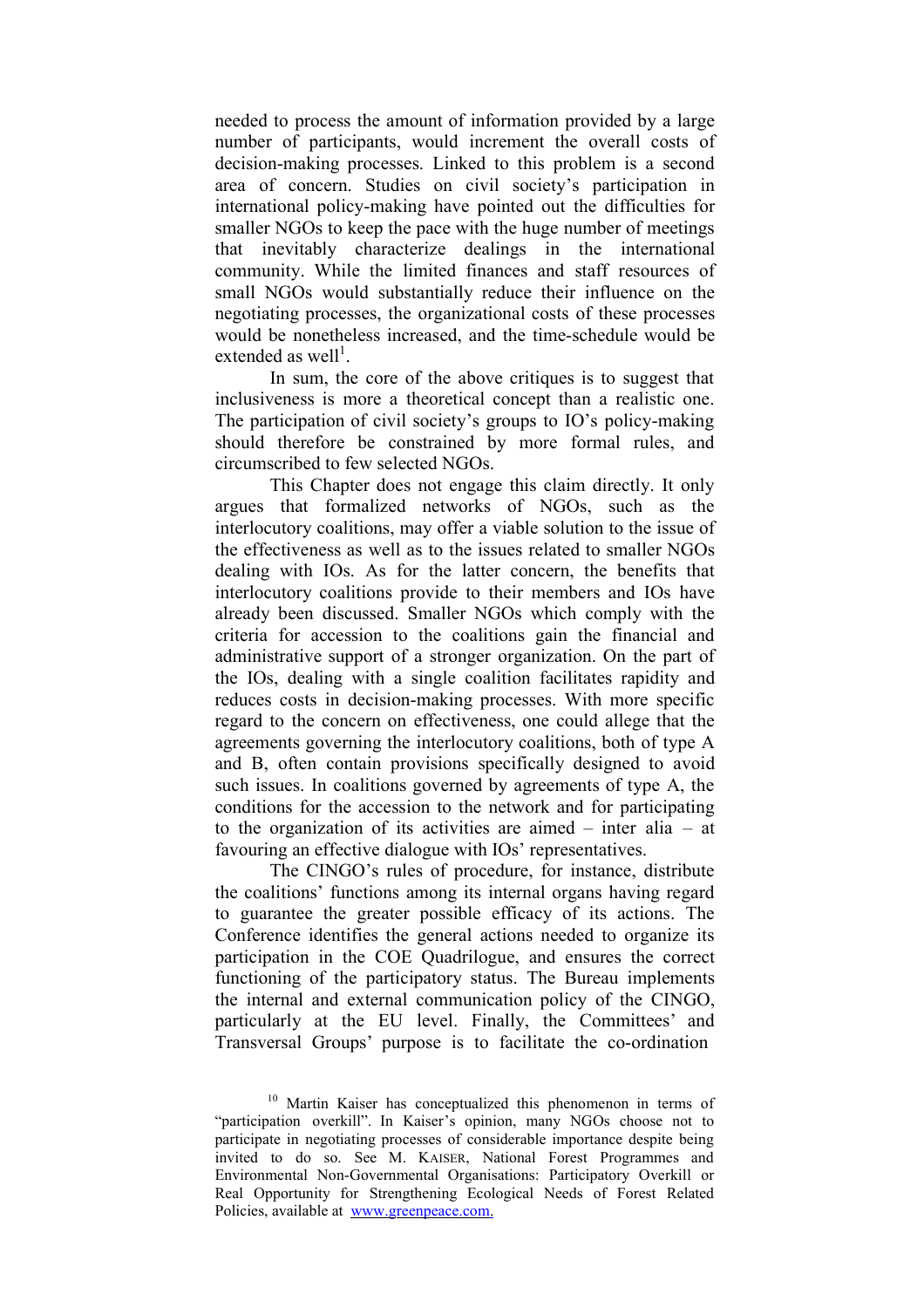between single members NGOs, and also to serve as common interlocutors for all COE bodies. Additionally, the rules of procedure regulate the organization, the frequency and the timeschedule of the CINGO's official meetings.

Also in coalitions governed by agreements of type B, a regulatory framework provides for the better co-ordination of coalitions' activities. The NGO Forum's by-laws contain provisions on the organization of the coalition's activities, including the provision of timelines for the organization of a meeting and the adoption of decisions. The Pan-European ECO Forum appoints a Coordination Board in order to represent the coalition in the EFSA's official processes.

12. The second dimension of external mediation by interlocutory coalitions includes the implementation and the enforcement of international norms and rules.

In looking at implementation by interlocutory coalitions, focus needs to be put upon two elements. The first is implementation by means of enforcement. The second is implementation by conflict-resolution. Both forms of implementation may come in formal or informal ways. Interlocutory coalitions' participation in the enforcement of international treaties is particularly established in the environmental and human rights fields<sup>1</sup>. The Pan-European ECO Forum, for instance, over the years has launched many initiatives aimed at examining whether citizens of the Member States who signed the Aarhus Convention are given the opportunity to adequate and effective access to environmental justice. The findings of these initiatives have been widely published. Recommendations to the concerned governments have followed.

But enforcement may also come informally, through simple dissemination of information. Several interlocutory coalitions, for instance, have developed their websites into tools for advertising project-related activities. The NGO Forum heightens the public debate on the ADB's development strategies through its website in order to involve its members in monitoring the enforcement and review of ADB's policies. The Pan-European ECO Forum distributes a monthly newsletter among its members and the general public. The use of newsletters is aimed at revealing the current state of the negotiating processes with IOs and at helping to clarify certain diplomatic issues to the public. The Consultative Platform publishes the minutes of all the official meetings with the EFSA's representative. Finally, all the official

 $11$  Formal implementation has already received significant attention in international legal scholarship. See P. ALSTON, J. CRAWFORD (eds.), The Future of UN Human Rights Treaty Monitoring, Cambridge 2000; S. JASANOFF, NGOs and the Environment: From Knowledge to Action, 18 Third World Quarterly, 579 (1997); R. CHARLTON, R. MAY, NGOs, Politics, Projects and Probity: A Policy Implementation Perspective, 16 Third World Quarterly, 2 (1995); J. SMITH, R. PAGNUCCO, G.A. LOPEZ, Globalizing Human Rights: The Work of Transnational Human Rights NGOs in the 1990s, 20 Human Rights Quarterly, 379 (1998).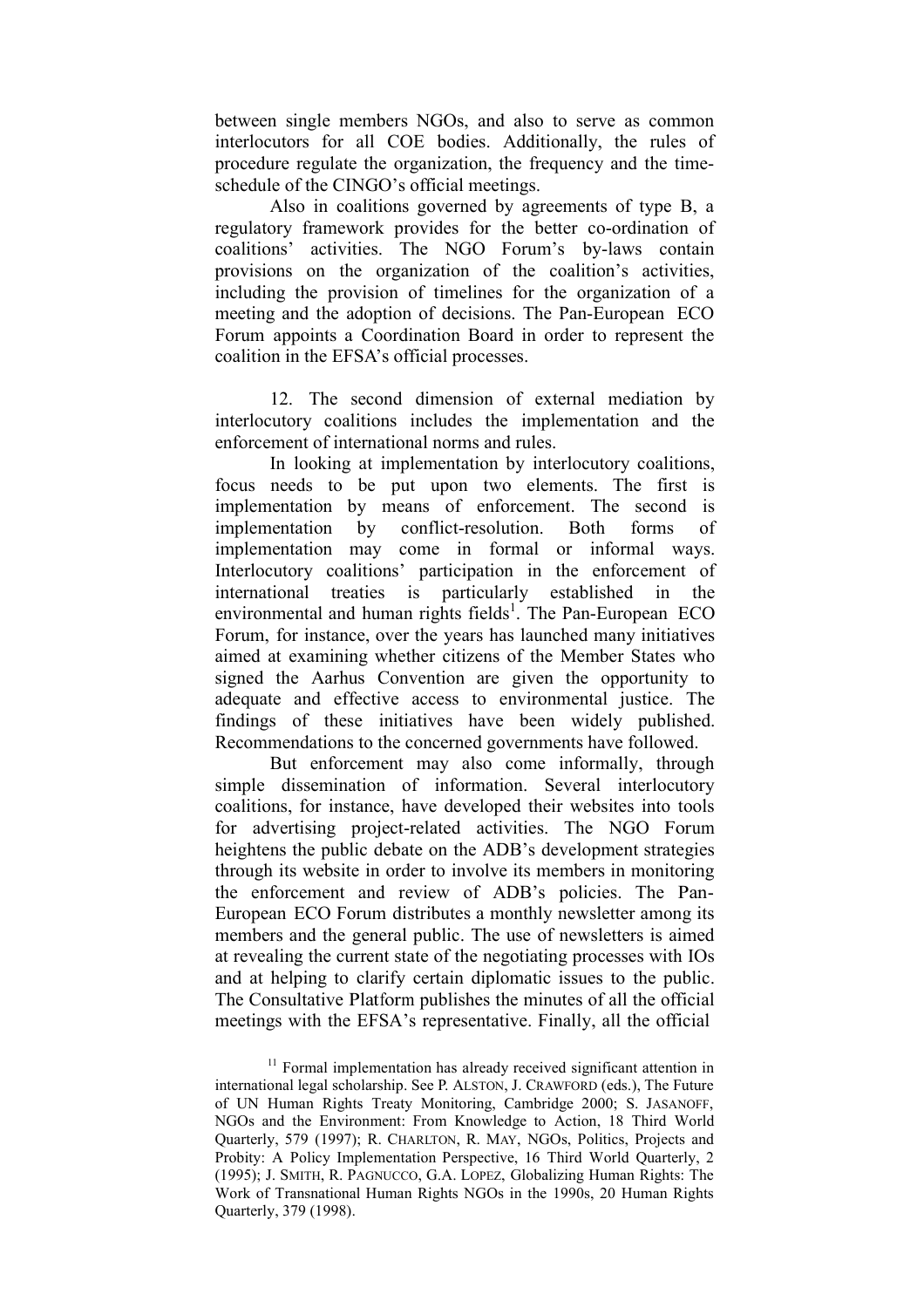recommendations and the related follow-ups from the CINGO to the COE's institutions are given publication on the coalition's website. Other ways to compel enforcement through information are provided by publications related to specific projects' issues. Both the NGO Forum and the Pan-European ECO Forum diffuse these kinds of publications on a regular basis.

Conceptualized in terms of conflict-resolution, implementation by interlocutory coalitions relates to formal interventions through which civil society actors participate in complaint proceedings taking place before international jurisdictions, as well as to the informal ways of intervention of civil society actors within international judicial fora.

Formal ways of intervention essentially consists of the possibility to present amicus curiae briefs. Even if, as a matter of principle, the amicus curiae role is not the same as a formal legal right to bring cases to a court, it is nonetheless a way to engage civil society interests' within the judicial proceedings and raise awareness in the public opinion $<sup>1</sup>$ .</sup>

Formal ways of intervention are also exemplified by the petition mechanisms that allow civil society actors to bring such cases as complainants. As consistently demonstrated by empirical research, litigation from individuals and groups is often used as a way to change rules and practices in its own favour through court actions.

The collective complaint mechanisms provided by the Aarhus Convention's communications from the public is a case in point. In such hypotheses, actions taken in one governmental jurisdiction give rise to grievance by stakeholders living outside that jurisdiction. Thus individuals, NGOs, and other civil society actors (interlocutory coalitions included) are allowed to bring complaints against states that have ratified the concerned agreement.

Finally, informal ways of intervention may include the act of counselling to parties in a dispute, or pressuring parties to initiate proceedings before a court. Also the possibility to appoint experts (as it is in the case of the Compliance Committee of the Aarhus Convention) can be considered as an informal source of leverage to influence policy outcomes<sup>1</sup>. The same holds true for the relation between coalitions and ombudsmen. The functions of ombudsmen are in fact to provide an independent critical appraisal of the quality of administrative action, and to stimulate its future improvements.

 $12$  It is for this reason that several NGOs have been continuingly pressing this issue towards the WTO. See N. LEROUX, NGOs at the World Court, 8 International Community Law Review, 203 (2006).

<sup>&</sup>lt;sup>13</sup> See S. KRAVCHENKO, The Aarhus Convention and Innovations in Compliance with Multilateral Environmental Agreements, 1 Colorado Journal of International Environmental Law and Policy, 7 (2007); M. STALLWORTHY, Whither Environmental Human Rights?, 7 Environmental Law Review, 14 (2005).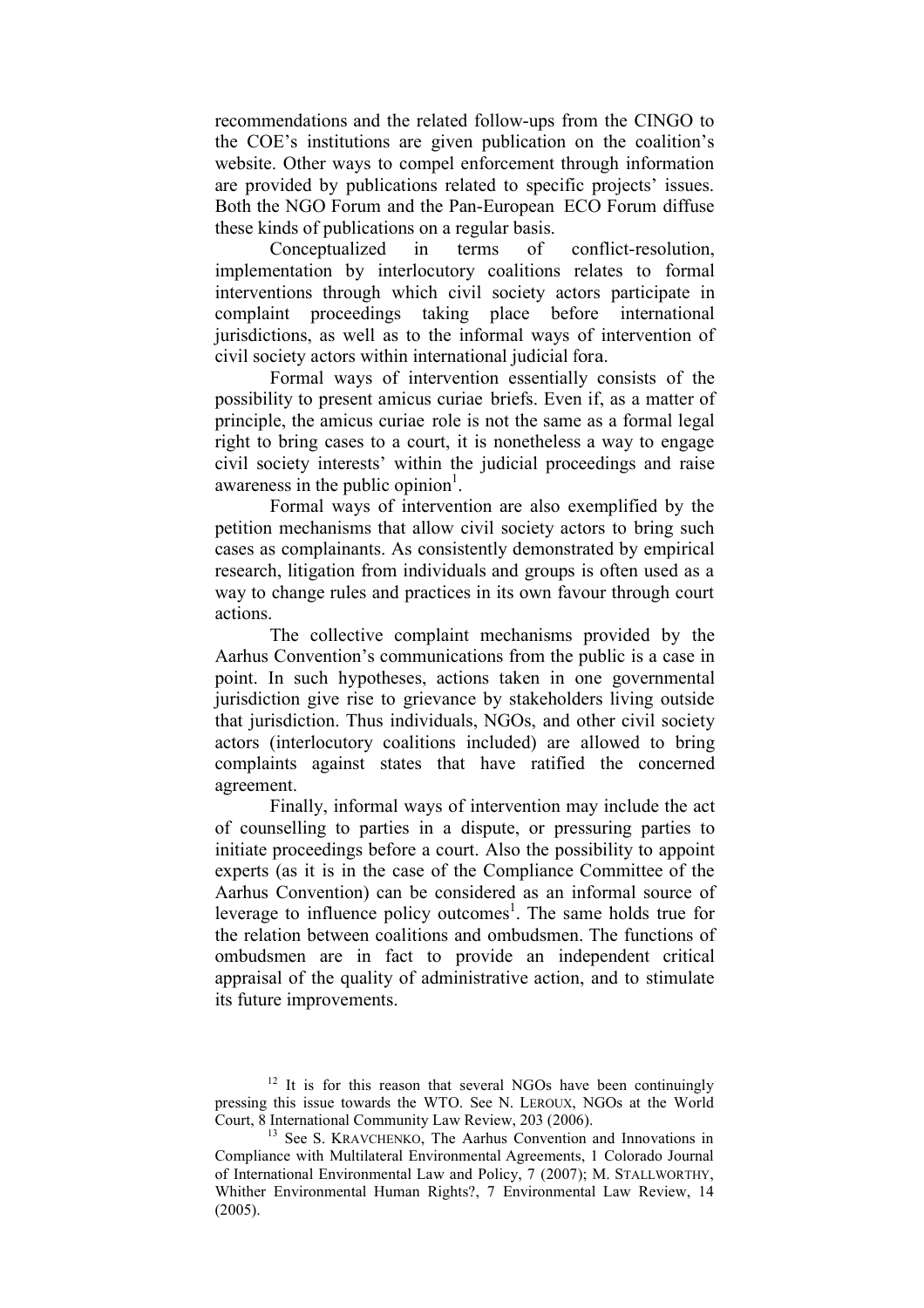13. In introducing the benefits of civil society's networks, the previous paragraphs have stressed the opportunities for IOs lying behind cooperation with transnational civil society, and particularly with coalitions of NGOs. The argument goes as such: cooperation with interlocutory coalitions is particularly profitable for IOs aiming at being perceived as accountable because it replaces the domestic channels of influence to hold the public powers liable. By bringing otherwise unrepresented (or underrepresented) private interests in policy-making, IOs intend to produce net gain in terms of distributive fairness and therefore to provide legitimization to its decision-making processes.

The main objection to this position – and more generally to the efforts put by global and European institutions into developing closer contacts with civil society  $-$  is that civil society actors operating at the supranational level are not accountable themselves. They cannot therefore provide for the accountability of the institutions with which they collaborate<sup>1</sup>.

This Chapter describes NGOs' accountability by pointing at its internal and external aspects. Functional accountability relates to internal management practices and financial responsibility towards the members of an organization. Strategic accountability relates to the relationship between the organization and its beneficiaries, and more generally to the international community.

When applied to transnational civil society, functional and strategic accountability are countered by a number of key-issues, namely the vast number and the provenience of transnational civil society groups. The elevate number of civil society actors would make the effective cooperation between civil society's groups and IOs impractical. Besides, the fact that the current supranational arena is dominated by large, English-language speaking, Northern NGOs would amplify certain political views that are not reflective of the views of developing countries<sup>1</sup>.

While both these objections are truthful and hard to be disagreed with, account should be taken on the fact that, as already pointed out before, a salient characteristic of the interlocutory coalitions is the establishment of accreditation

Seton Hall Journal of Diplomacy and International Relations, 67 (2004).<br>In academic literature, Northern NGOs are described as organizations based in industrialized countries. As such, they are opposed to Southern NGOs, mainly operating in developing countries.

<sup>&</sup>lt;sup>14</sup> See M. EDWARDS, D. HULME, Beyond the Magic Bullet: NGO Performance and Accountability in the Post-Cold War World, London 1996; A. FOWLER, Striking a Balance: A Guide to Enhancing the Effectiveness of Non-Governmental Organisations in International Development, London 1997; L. JORDAN, P. VAN TUIJL, NGO Accountability: Politics, Principles & Innovations, London 2006; M. KALDOR, Civil Society and Accountability, 4 Journal of Human Development, 5 (2003); P.B. STEPHAN, The New International Law-Legitimacy, Accountability, Authority, and Freedom in the New Global Legal Order, 70 University of Colorado Law Review, 1555 (1999); J. MCGANN, M. JOHNSTONE, The Power Shift and the NGO Credibility Crisis, 11 Brown Journal of World Affairs, 159 (2004-2005); P. KILBY, Nongovernmental Organizations and Accountability in an Era of Global Anxiety, 5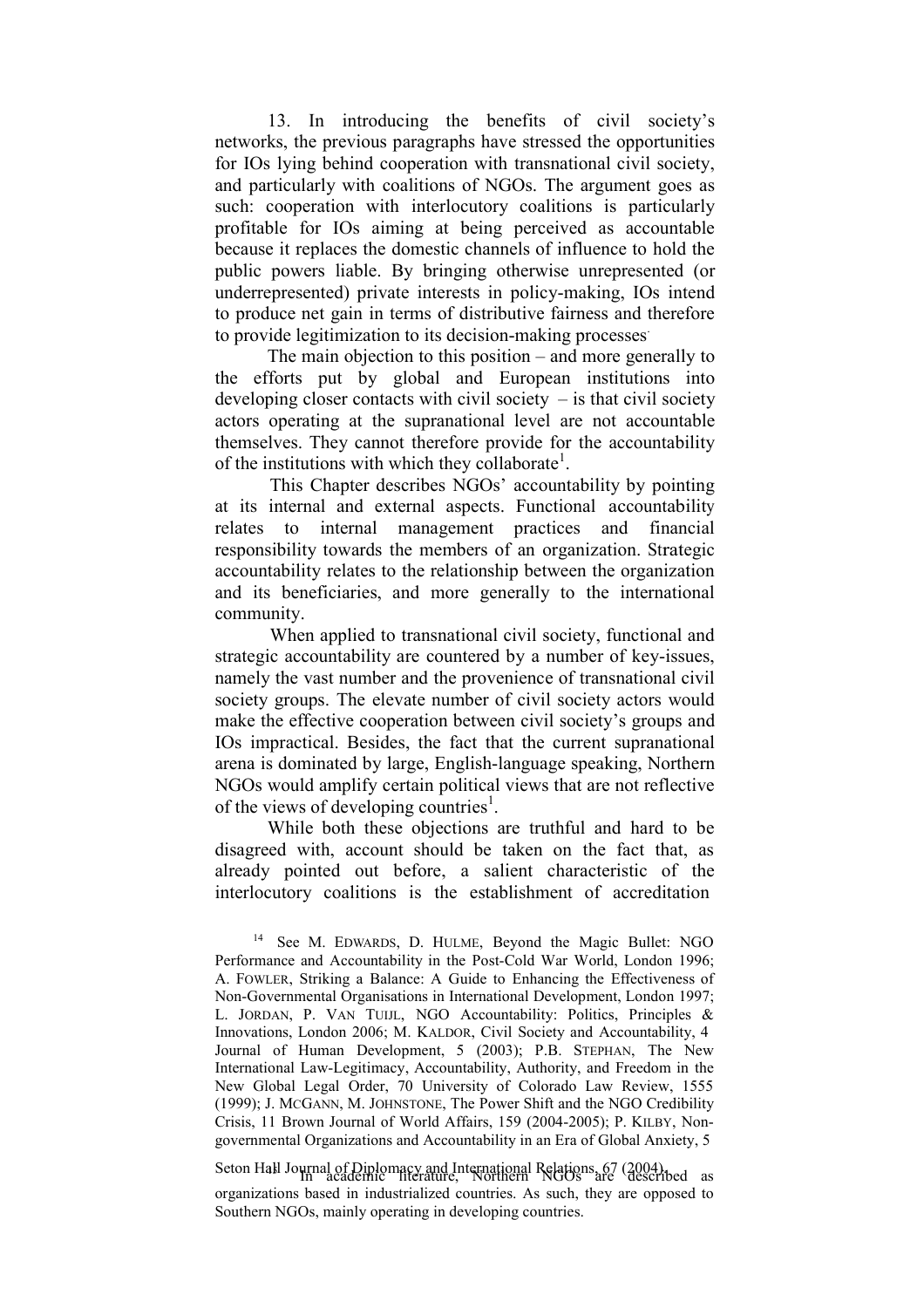standards. Participating NGOs to a coalition must fulfil specific criteria to become part of it, including the possession of an executive organization, financial independence from governmental bodies, international standing, independent governance, geographical affiliation, adherence to behavioural standards, and commitment to common goals. Take the case of the Consultative Platform as an example. A variant of this possibility is that the IO itself imposes the accreditation criteria, as in the case of CINGO. Participatory status is granted by the COE to international NGOs that are particularly representative at European level and in the fields of their competence.

Interlocutory coalitions themselves are hinged to the respect of fiscal, peer, and supervisory controls. The donors to the coalitions exercise the fiscal controls. Albeit interlocutory coalitions are not-for-profit networks, it would be incorrect to think that contributions from individuals and public bodies do not play an important role in their operations. In their funding contracts, donors can (and actually do) take steps to make coalitions more accountable. Sponsors and contributors may also decide to interrupt their donations whether the coalitions would not perform efficiently in its activities towards IOs. The peer controls consist of the possibility that those NGOs who have delegated authority to the coalition may withdraw such authority when the coalition does not respect certain perspectives and values anymore. Once NGOs have become constituents of a network, in fact, they are eager to monitor their colleagues' consideration for the agreed standards, since their own reputation might be affected by it. Finally, the same IO with which the coalitions cooperate exercises supervisory controls<sup>1</sup>.

Considered as such – that is to say networks that are functionally accountable through the assessment of its members' qualities, and strategically accountable through fiscal, peer, and supervisory controls – interlocutory coalitions move the problem of accountability from the single civil society actors' source of legitimacy to the legitimacy of the political discourse in which they are involved. The challenge, in other words, is no longer whether supranational civil society may provide accountability to IOs, but rather which channels are preferred to influence policy outcomes in the institutions.

Hence, linked to the question of accountability is that of legitimacy. In the most common acceptance of the term, legitimacy consists of the diffuse belief in a community of an appropriate use of power by a legally constituted authority following correct decisions on making policies. Legitimacy as depicted in this Chapter encompasses both the capacity of rulemakers to engender and maintain the belief that existing political institutions and its policies are the most appropriate (formal or

<sup>&</sup>lt;sup>16</sup> For a comprehensive analysis of such accountability standards See R.O. KEHOANE, J.S. NYE, Democracy, Accountability and Global Governance, Harvard University Politics Research Group, Working Paper No. 01-4, 2001, available at www.ksg.harvard.edu/prg/nye/ggajune.pdf.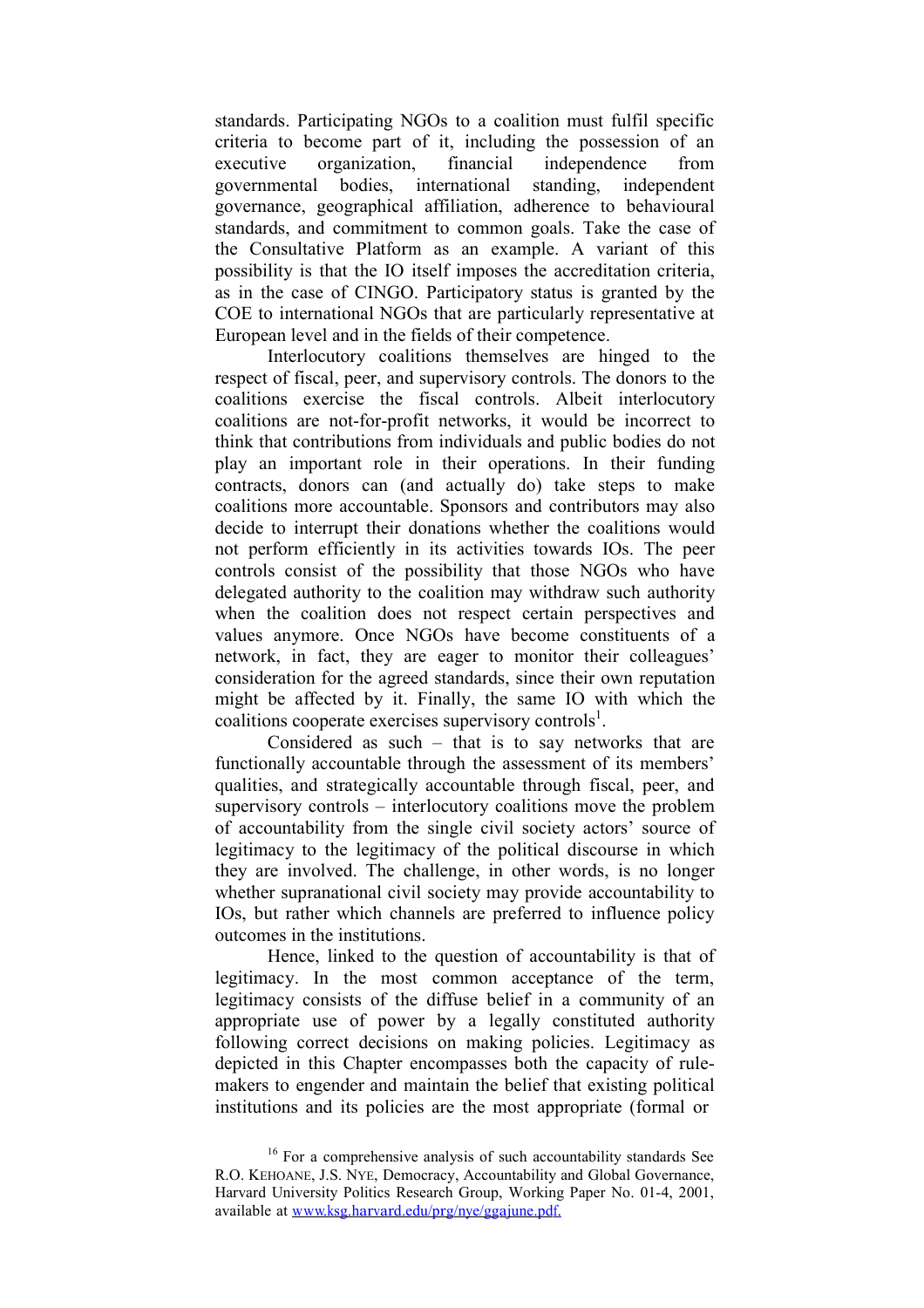legal legitimacy), and the ability to assess its rules on stakeholders' needs (social legitimacy). Participation is therefore essential to legitimacy, and particularly to social legitimacy, in the sense that people agree on the existence of a particular IO and participate in its rulemaking, because of their belief to influence  $\frac{1}{1}$ ts results<sup>1</sup>.

Discourses over IOs' legitimacy generally state that this may be achieved in two ways: through indirect representation, or through procedural mechanisms resembling the typical structure of an administrative process of law. The first narrative understands IOs' rule-making as a system of multi-level governance, involving representation of constituents' concerns through non-hierarchical steering and management of networks of public and private actors between the domestic and the supranational levels. The second narrative acknowledges and insists on civil society's direct engagement within IOs' regulatory processes.

As previously stated, both channels of legitimacy lack substance when applied to the supranational governance domain. The main weakness of indirect representation consists of the shift from the representative to the executive experience. Procedural representation's drawbacks develop from scarcity in transparency and participatory rights of IOs' decision-making processes.

This Chapter suggests that interlocutory coalitions may constitute a possibility, if not a solution, to the problem of legitimacy. They would resemble the "Global Reflexive Interactive Democracy" (GRID) model theorized by Dario Bevilacqua and Jessica Duncan<sup>1</sup>. GRID seeks to enhance participation by framing an approach based on reflexive democracy and interactivity. In the former regard, focus is directed towards co-operation and mutual understanding. Associative bodies such as NGOs complete the picture. Described as "democracy-enhancing links" between decision-makers and civil society, NGOs are demanded to deliver information to the general public and transform its preferences into propositions to be used to influence IOs' decision-making processes. Interactivity, as conceptualized in the GRID model, refers to the development of policies through the cooperation of stakeholders' networks. GRID, this line of argument runs, involves a horizontal

 $18$  See D. BEVILACQUA, J. DUNCAN, Towards a New Cosmopolitanism : Global Reflexive Interactive Democracy as a New Mechanism for Civil Society Participation in Agri-food Governance, 10 Global Jurist Advances, 2010 article 2. Bevilacqua and Duncan applies the GRID to the agri-food regulatory framework, given its sensibility to the problem of public participation. The same model, however, may be easily analyzed in conformity with other sectors of regulation.

 $17$  For a general discourse on legitimacy in international organizations See M. SUCHMAN, Managing Legitimacy: Strategic and Institutional Approaches, 20 Academy of Management Review, 571 (1995); U. BECK, La società cosmopolita, Prospettive dell'epoca post-nazionale, Bologna 2003; S. SASSEN, Territory, Authority, Rights. From Medieval to Global Assemblages, Princeton 2006.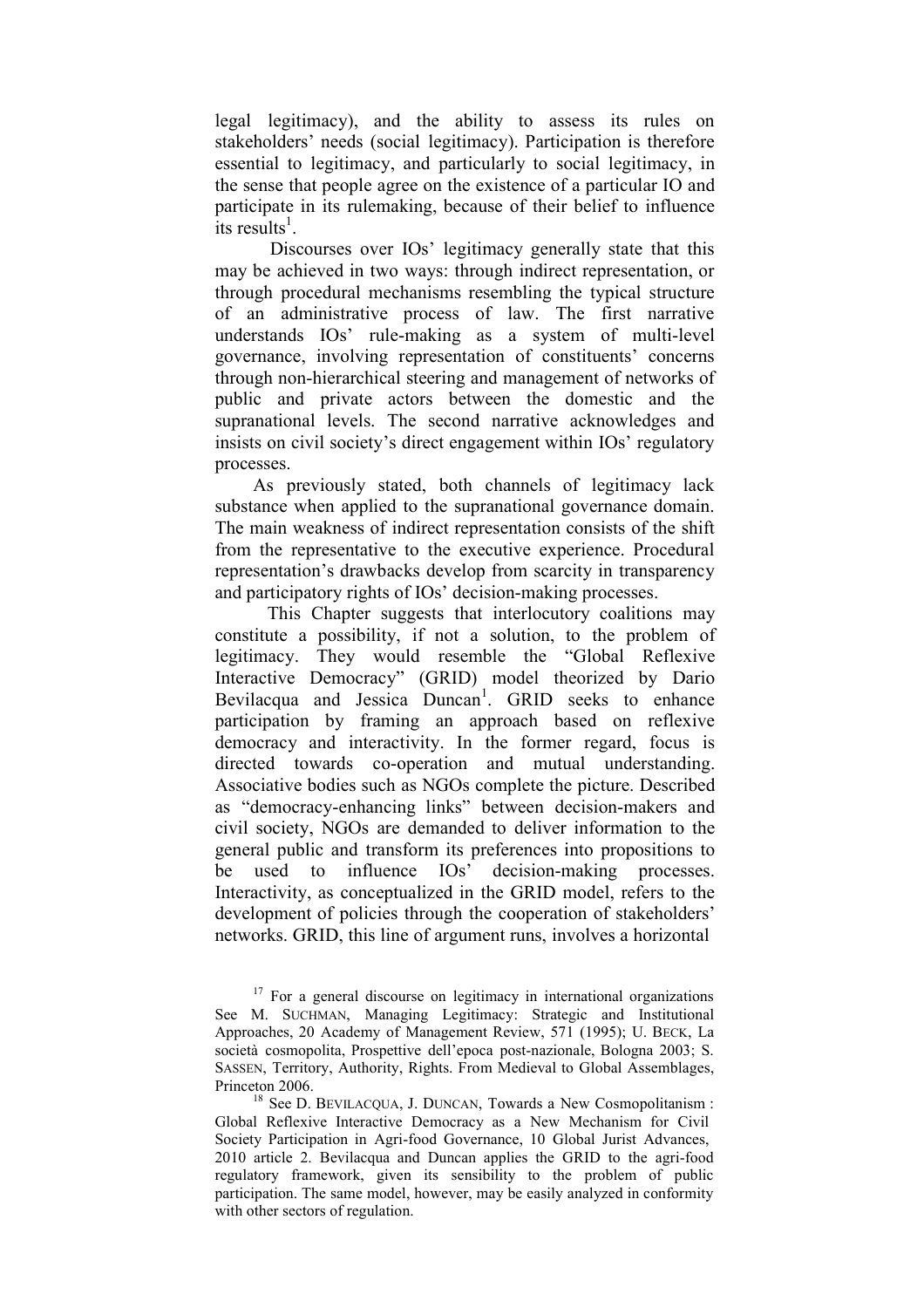and a vertical phase. The horizontal phase involves cooperative exchange between all the organizations and actors inside a specific regulatory framework. The vertical phase includes the action of influencing supranational regulators through proposals, reports and surveys, and indeed the explanation to the members of the network of how global institutions are acting and responding to networks solicitation.

14. After having discussed the grounds for developing a new conceptual approach to overlapping governances at the supranational level through the presence of organized networks of civil society, two crucial questions need to be answered: (1) how are interlocutory coalitions concretely influencing the interaction between global and European decision-making processes? (2) Is the growing system of civil society networks forming a "bridge" between the global and the European administrative systems?

This Chapter suggests that interlocutory coalitions, differently from single NGOs, may be considered a significant factor in spreading interaction and convergence between EAS and GAL. This claim builds off of two subsidiary arguments, one relating to the very notion of administrative convergence, the other concerned with future scenarios in supranational civil society's networks.

The concept of administrative convergence does not have an agreed core of meaning. Of great importance, however, is the fact that convergence implies, first, a reduction of variance and, second, a uniform enforcement of common principles, rules and regulations. Olsen distinguishes between two hypotheses of administrative convergence<sup>1</sup>. The first hypothesis is described in terms of attractiveness. The second hypothesis is traced in terms of imposition. Simplifying a complex argument, in Olsen's opinion attractiveness signifies learning and voluntary imitation of a superior model. Organizational forms are copied because of their perceived functionality, utility, or legitimacy. Instead, when no single way of organizing public administration is seen as functionally or normatively superior, convergence by imposition is likely to happen. Differently from the previous one, this form of convergence is based on the use of authority and power.

While Olsen suggests that administrative convergence follows from attractiveness or imposition, this Chapter assumes that, in the conceptual landscape of said EAS/GAL relationship, convergence as pursued through the influence of interlocutory coalitions follows from attractiveness and imposition. This vision rests on the idea that interlocutory coalitions mobilize good practices and normative standards from different legal arenas by linking various actors and institutions across borders (which can be sketched as convergence through attractiveness), and construct a web of rules by relying on IOs' leadership and authority (which can be described as convergence through imposition).

<sup>&</sup>lt;sup>19</sup> See J.P. OLSEN, Towards a European Administrative Space?, 10 Journal of European Public Policy, 506 (2003).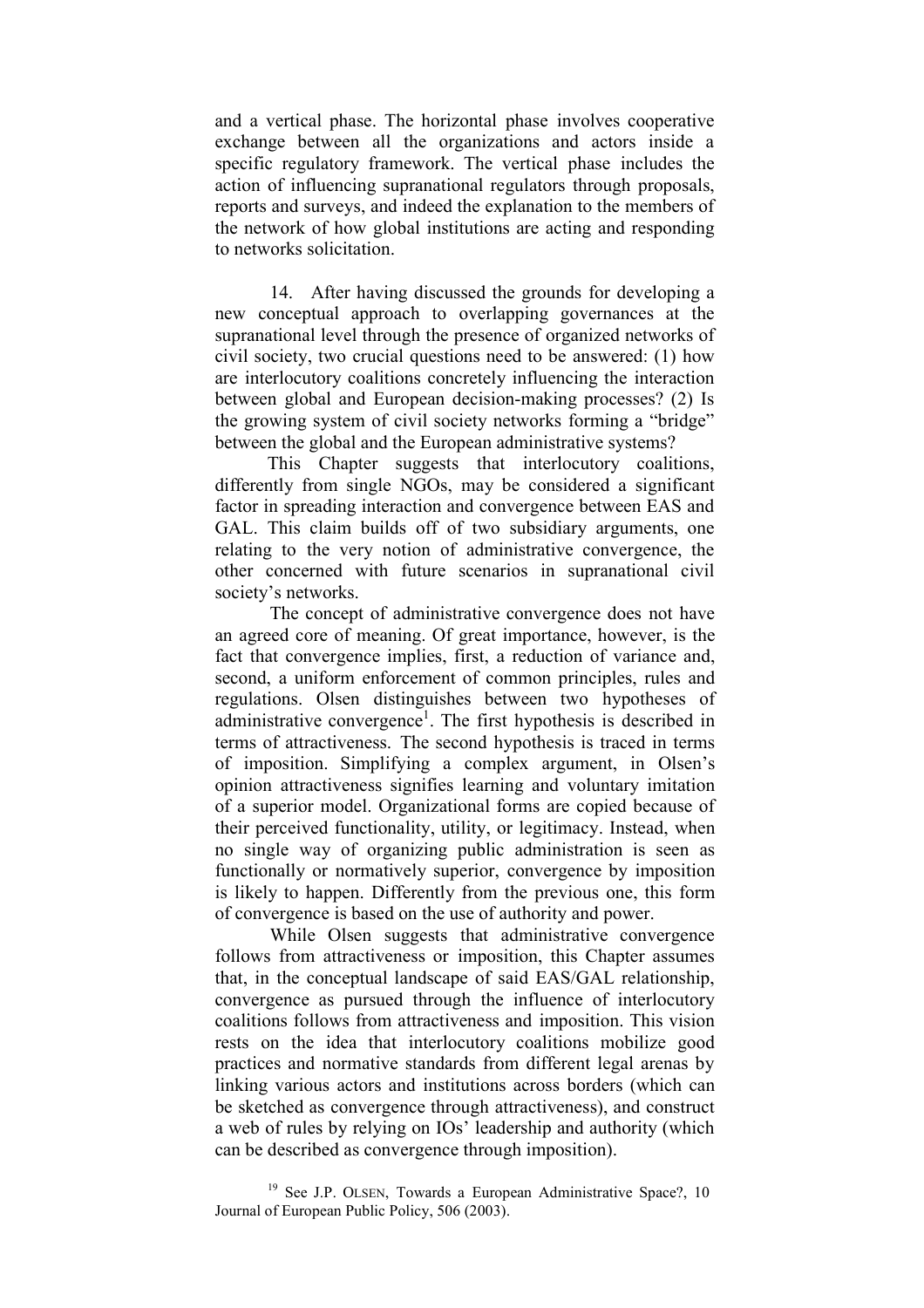More precisely, cross-fertilization among coalitions' activities marshals convergence through attractiveness. Partly because of their international leverage, and partly because of the fact that its members may join more than one coalition at the same time, interlocutory coalitions' experience and knowledge is likely to be shared in advocacy campaigns towards different IOs. The contextual participation of the coalitions' members in diverse decision-making processes which intersect and overlap, in fact, contribute to ensuring a degree of coherence in IOs on topics such as participation and transparency. It also limits IOs' free riding from policies and orientations shared with other IOs. Furthermore, the use of standards, codes of conduct, or informal agreements in a coalition may constitute the base for the agendasetting of another coalition towards a different IO. As argued by David Hunter, "networks are critical for disseminating lessons learned"<sup>1</sup>. The implication, accepted in this Chapter, is that coordination among the members of a coalition, as well as formal and informal contacts between diverse interlocutory coalitions, play a crucial role in spreading integration in EAS/GAL.

Convergence through imposition is more intimately bound up with the institutional aspect. It builds upon the basic assumption that IO's leadership position in specific fields of regulation helps its policies and standards to become important benchmarks for other IOs. In the finance sector, for example, the Performance Standards adopted by the International Finance Corporation have inspired the 2003 "Equator Principles" initiative, aimed at developing a set of environmental and social standards among commercial banks. The initiative has spread rapidly among private financial institutions as well as other IOs and today it covers around 80 percent of global project finance. The ADB, for instance, introduced several improvements to its policies after having taken inspiration in the World Bank's reforms<sup>1</sup>.

The discourse on setting standards and spreading it through administrative imposition may be crucial for purposes of assessing the influence of transnational civil society to GAL/EAS interactions. When it comes to a closer evaluation, however, it emerges that the two forms of convergence stand in a complex relationship to each other: both are important to self-completing.

Put in stark terms, when standards are created, they are mere words or symbolic meanings with few or no effect in need of institutional interpretation. They therefore need to be supported by a well-articulated and organized system of monitoring and enforcement. This is even more crucial in the case of global

 $20$ 

<sup>21</sup> See D.B. HUNTER, supra note 9. See A. HARDENBROOK, The Equator Principles: The Private Financial Sector's Attempt at Environmental Responsibility, 40 Vanderbilt Journal of Transnational Law, 197 (2007); E. SUZUKI, S, NANWANI, Responsibility of International Organizations: The Accountability Mechanisms of Multilateral Development Banks, 27 Michigan Journal of International Law, 177 (2005).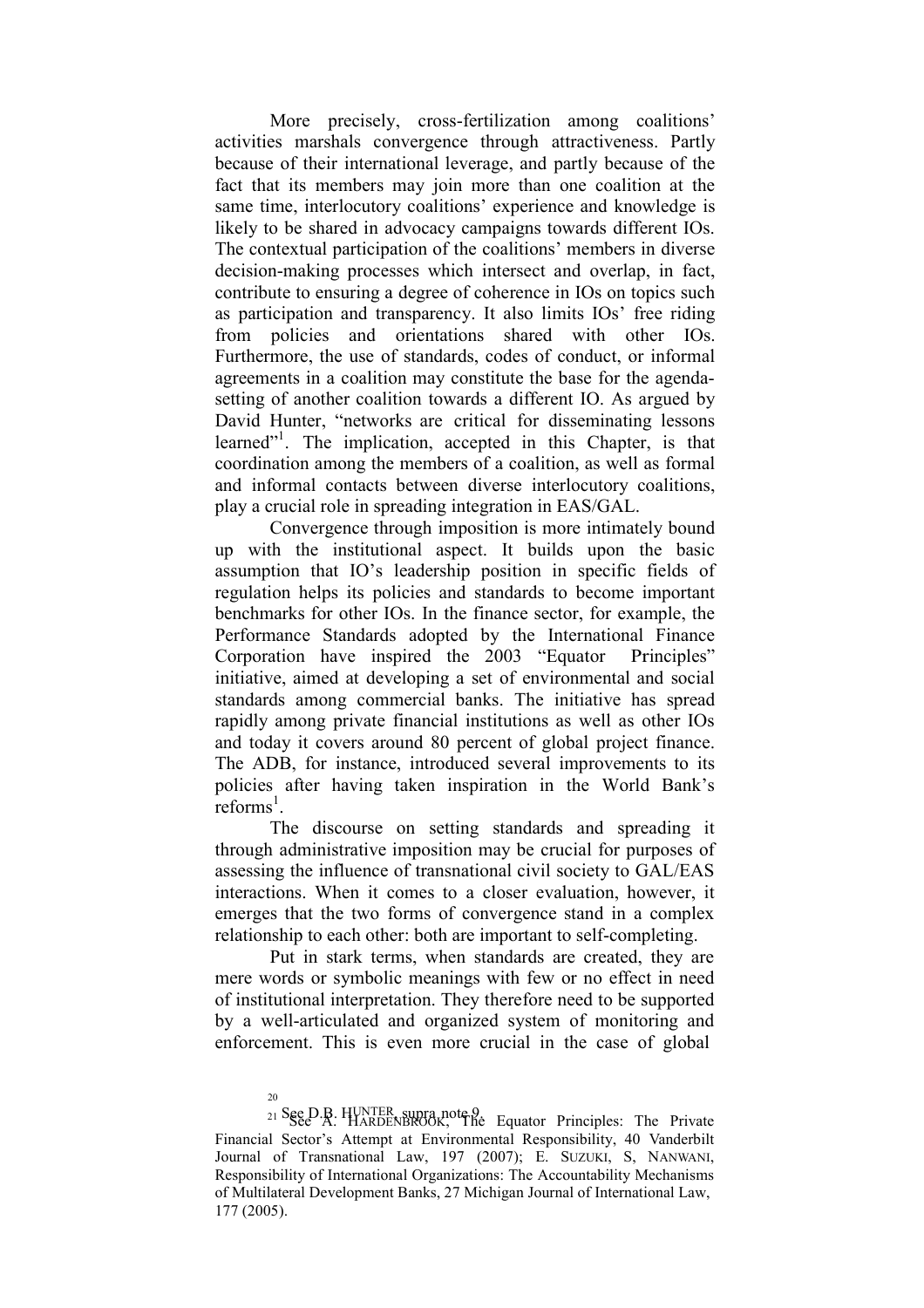regulatory regimes, where regulatory and supervisory duties are often embedded in the same body.

It requires little analysis to see that implementation of standards may come in many different ways. Drawing on insights from studies on the implementation of standards produced by the G8, implementation by reference can be distinguished by implementation by incorporation, and interpretation by application<sup>1</sup>. Implementation by reference takes place when the integral text of a decision is referenced in another legal text from a different IO. Implementation by incorporation is carried out by incorporation of few programmatic lines worked out by an IO with almost no reference to the activities carried out by this player. Finally, implementation by application consists of the direct application of the standard(s).

To further assess the link between the two forms of convergence, it is useful to recall a perhaps even more apparent example of convergence through imposition: the 1999 Comprehensive Development Framework of the WB. This tool allows the WB to impose "structural adjustments" to the internal legal systems of assisted countries as a condition to access new loans or decrease interest rates on existing ones. These structural adjustments often address issues of administrative governance, such as transparency or accountability of public bodies.

Thus defined, interlocutory coalitions' penetration into global and European governance evokes Margaret Keck's and Kathrin Sikkink's boomerang effect, according to which the appeals by external actors towards the international community bounce back and put pressure on IOs and national governments<sup>1</sup>.

15. Apart from the argument on administrative convergence, set out above, the consistency of interlocutory coalitions to EAS/GAL convergence can also be drawn on the basis of speculation on future scenarios in supranational civil society networking.

This Chapter suggests that an evolutionary process in supranational civil society's networking is already under way, at the end of which new organizational forms, or meta-networks, are likely to emerge. The empirical picture confirms this: not only the number of civil society networks that operate in the margins of the IOs that license them in the first place is increasing, but also existing coalitions are increasingly merging in meta-coalitions in order to stronger advocate its positions in supranational policymaking.

Interlocutory coalitions such as the Steering Committee for Humanitarian Response, an alliance of nine of the largest international humanitarian organizations and networks working with the Office of the UN High Commissioner for Refugees, the NGO Working Group on the World Bank, the EPLO, or the Social

 $22$  See M. CONTICELLI, The G8 and "The Others", 6 Global Jurist Advances, 2006 article 2 at 8.<br>SIKKINK, supra note 5.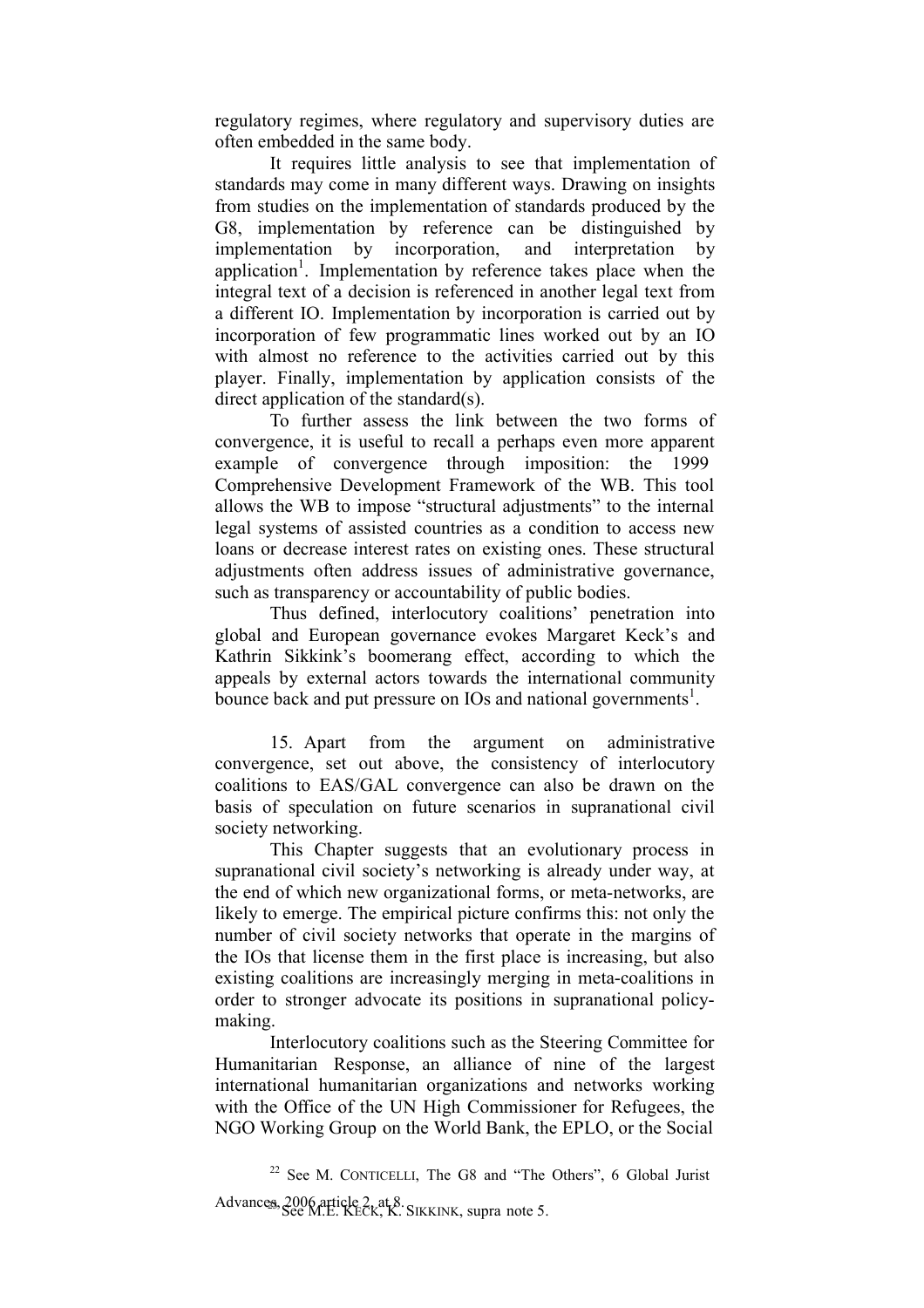Platform – an umbrella organization for Brussels-based social NGOs and networks of national NGOS in the various Member States aimed at facilitating participatory democracy in the EU by promoting the consistent involvement of NGOs within structured civil dialogue with EU institutions – seems to confirm this assumption.

The paradigm of meta-networks demonstrates how transnational civil society is increasingly organized in coalitions to support its activities, and supports the idea that a closer integration between principles of administrative fashion pertaining to different supranational legal system have developed through networks' activity. Yet this assumption remains uncharted by official statistics and is only superficially explored in its counter-effects. Networking in civil society shows a number of tensions.

The most evident one is related to its functioning. Holding NGOs and other civil society's groupings together in a coalition constitutes a complicated enterprise, for it involves clusters. This is especially apparent when networks grow bigger and, in consequence, the likeliness of controversial positions increases. On the one hand, associational forms like the interlocutory coalitions are the best option to foster a broad range of interests of large constituencies and to contain the increasing number and diversity of its members. At a time in which regulation increasingly concerns objects and situations whose heterogeneity and complexity escapes the cognitive capacities of IOs' decisionmaking bodies, cooperation with large coalitions of civil society actors becomes fundamental for sound policy-making. On the other hand, however, a bigger network is also a weaker network, due to the wide range of adherents with different views, sizes, and strategies.

A second tension may occur between different coalitions in competition. As noted by Kumi Naidoo, cross-border activism has not yet successfully created a veritable global civil society, due to the fact that no organizations can truly claim representation in all of the countries of the world. The current situation, Naidoo argues, is better described as dominated by a large number of civil society cross-border groups who, to a greater or lesser extent coordinate their activities depending upon their interest in similar issues<sup>1</sup>, This situation, it is posited here, creates not only the basis for cooperation, but also and perhaps more frequently, for competition. This is particularly the case of bigger coalitions, which encompass a great diversity of actors and are not guided by a clear leadership.

A third tension may occur when particular IOs refuse to co-operate with a coalition on the basis of rules or standards formerly approved of by a different IO, assuming their uniqueness or the presence of important differences.

<sup>&</sup>lt;sup>24</sup> See K. NAIDOO, Claiming Global Power: Transnational civil Society and Global Governance, in S. BATLIWALA, D. BROWN (eds.), Transnational Civil Society. An Introduction, Bloomfield 2006, at 53.